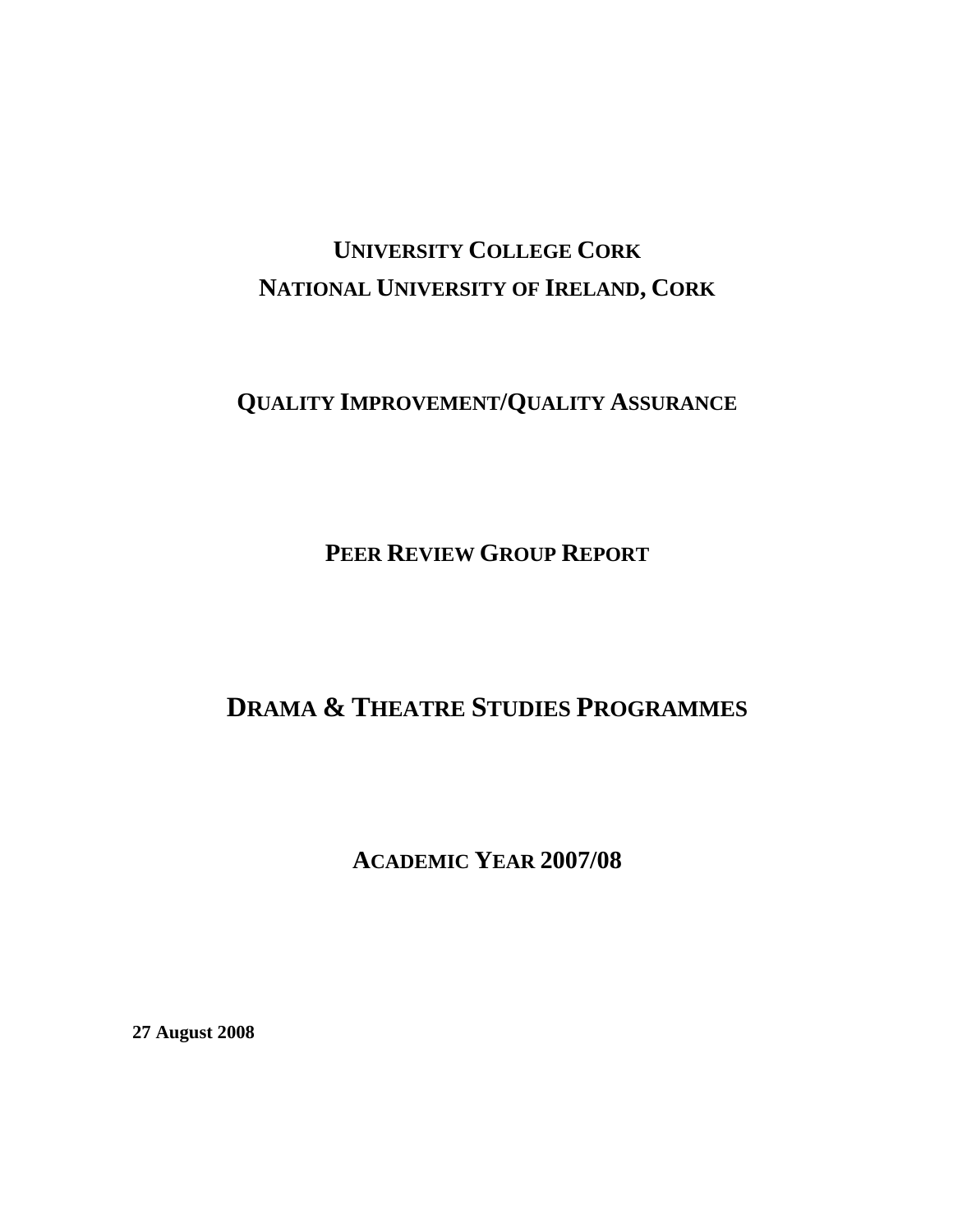## **CONTENTS**

| Response to Recommendations made in the Self-Evaluation Report25    |  |
|---------------------------------------------------------------------|--|
| Key Recommendations for improvement made by the Peer Review Group25 |  |
|                                                                     |  |
|                                                                     |  |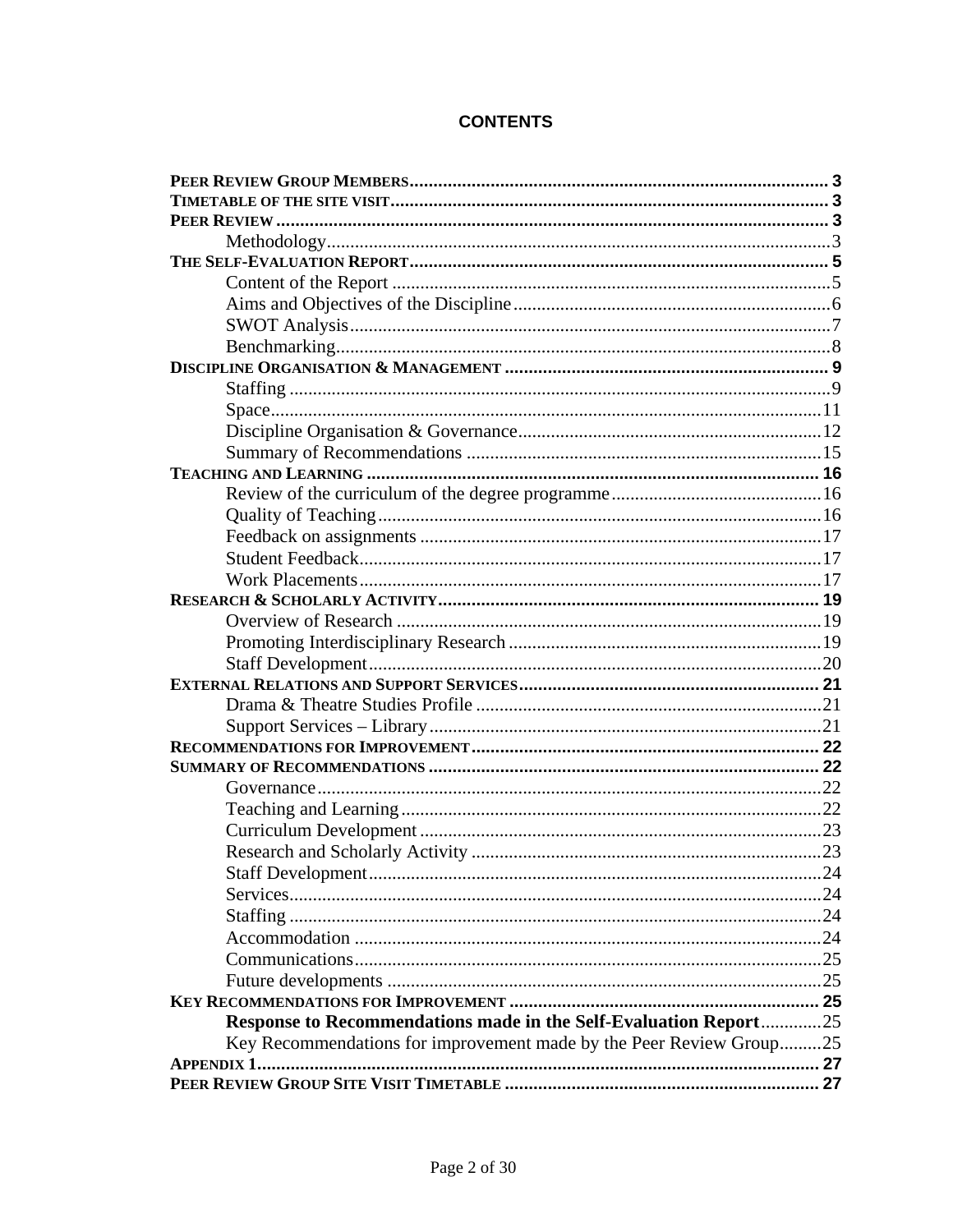#### <span id="page-2-0"></span>**PEER REVIEW GROUP MEMBERS**

Dr. Carmel Halton Department of Applied Social Studies, UCC

Ms. Orlaith McBride Director of the National Association for Youth Drama, Dublin

Mr. Cormac McSweeney *(Rapporteur)* Head of Management Accounting, Finance Office, UCC

Professor David Rabey Chair of Drama, University of Wales, UK

Professor Carole-Anne Upton *(Chair)*  Professor of Drama, University of Ulster

#### **TIMETABLE OF THE SITE VISIT**

The timetable for the site visit is attached as Appendix A.

The Peer Review Group found the composition of the timetable to be well considered. However, the Peer Review Group found the number of meetings scheduled over days 2 and 3 to be too intensive in the timeframe provided. There was no opportunity between meetings for the Group to consider issues raised during the site visit. The meetings themselves were of sufficient duration to visit facilities and meet with staff. The range of staff, students and stakeholders interviewed was comprehensive and appropriate.

#### **Recommendation:**

The Peer Review Group recommends extending the Peer Review Group site visit to three full days and to allow for 15-minute intervals between meetings for Peer Review Group discussion.

#### **PEER REVIEW**

#### **Methodology**

The Peer Review Group met on the evening before the two day review process to:

Receive a briefing from the Director of the Quality Promotion Unit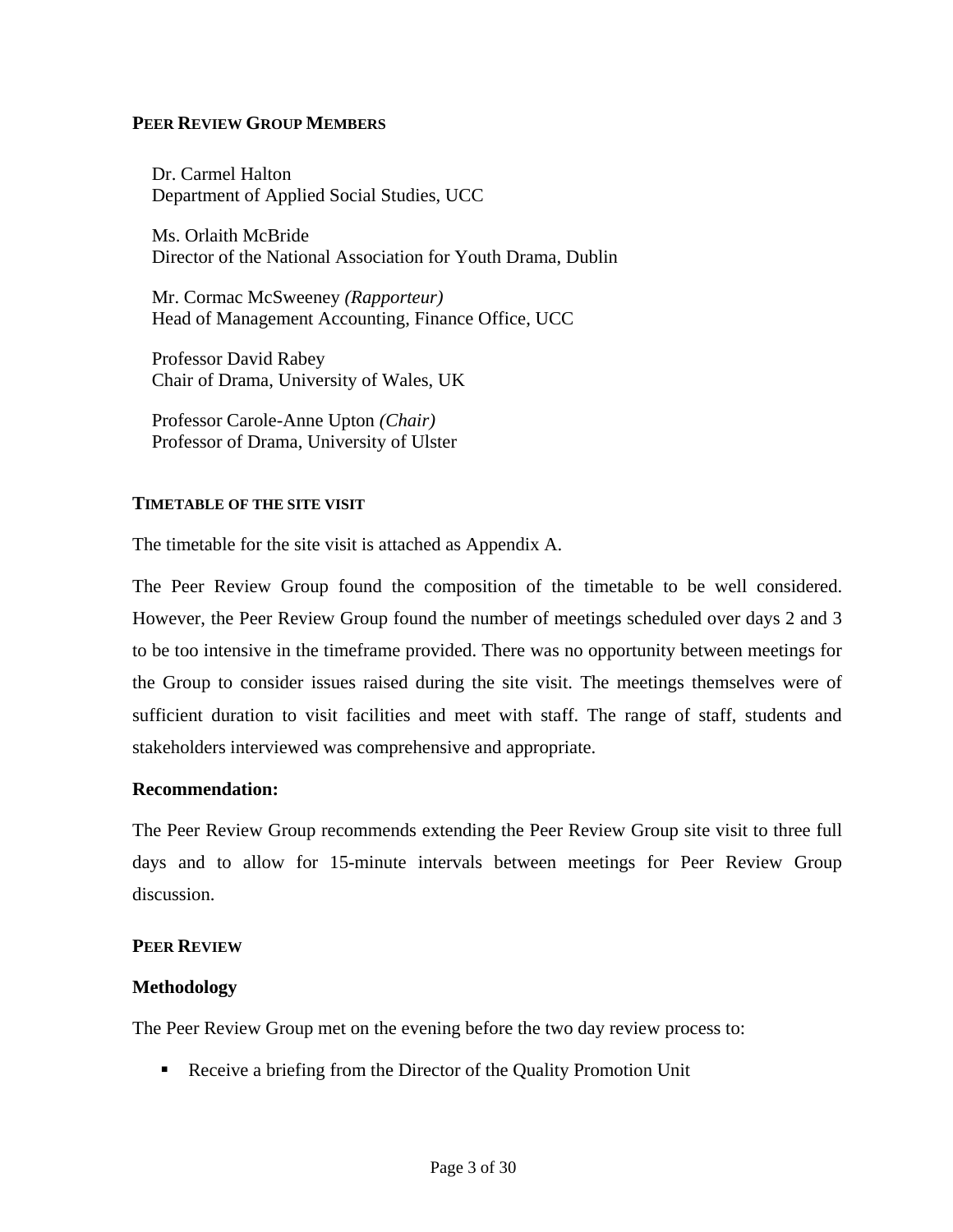- **Discuss the Self-Evaluation Report**
- Select a Chair
- Select a Rapporteur
- Assign particular responsibilities to each member.

Professor Carole-Anne Upton was duly elected Chair and Mr. Cormac McSweeney was appointed Rapporteur.

Members were assigned areas of specific thematic responsibility as follows:

- Research David Ian Rabey
- Teaching and Learning Orlaith McBride
- Administration Cormac McSweeney
- External Relations/Careers/Student Profile/Admissions Carmel Halton

For the most part, the interviews were conducted by all members of the Peer Review Group sitting as a panel. However, for part of the second day of information gathering the Group divided into two parallel teams in order to accommodate the full timetable, one team to meet with staff individually and the other team to meet members of the Board of Drama & Theatre Studies individually as follows:

Meetings with Staff

- David Ian Rabey
- **•** Orlaith McBride
- Carmel Halton

Meetings with Board members

- Carole-Anne Upton
- Cormac McSweeney

Each member participated in the meetings during the site visit which was deemed satisfactory in terms of duration.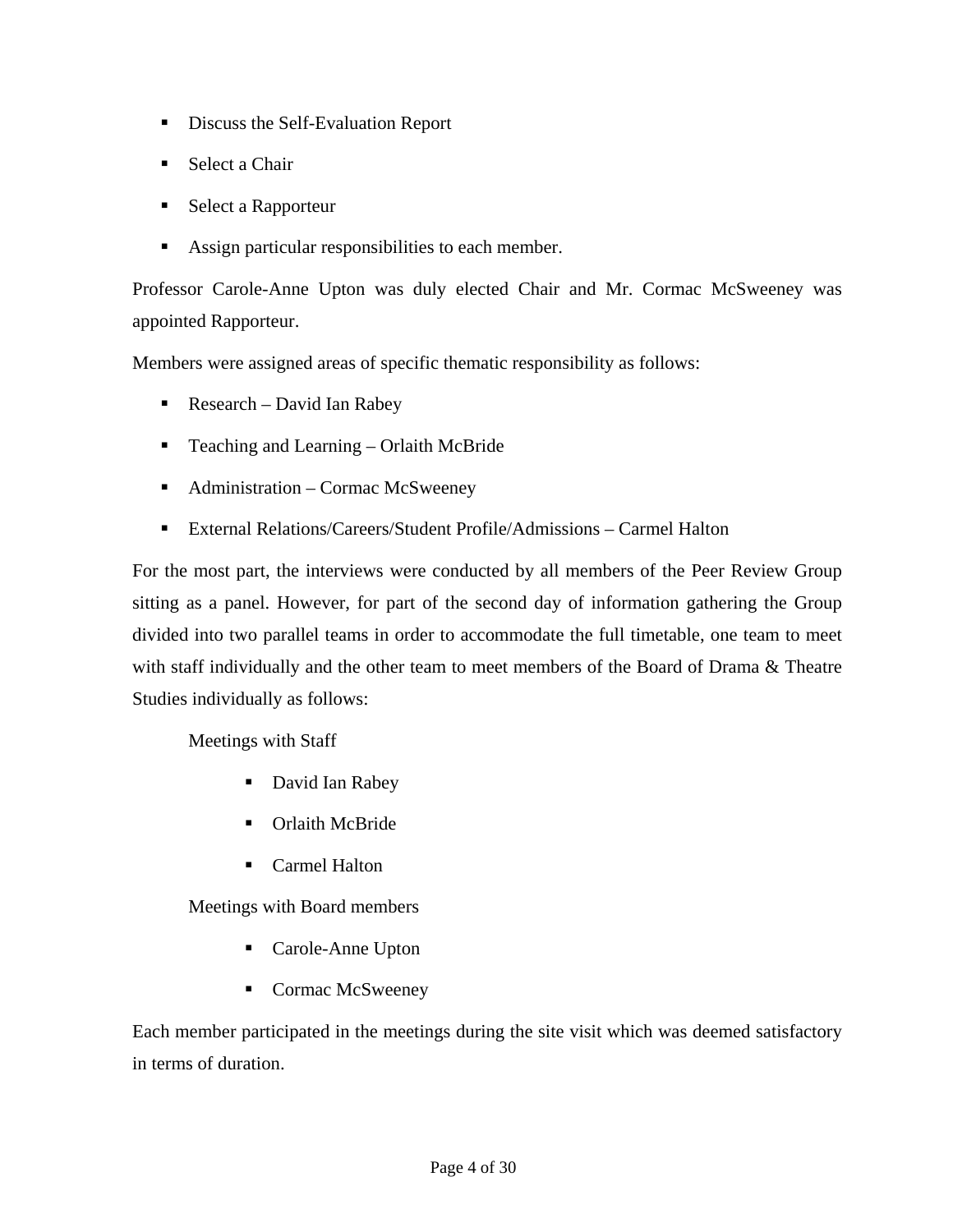<span id="page-4-0"></span>Discussion and evaluation of information received occurred on the evening of the second day and the afternoon of the third day prior to the delivery of the verbal report to the assembled staff of Drama & Theatre Studies by the Chair of Peer Review Group. Further discussion occurred on the evening of the third day and a draft report was prepared.

The information informing this report came from the Drama & Theatre Studies Programmes Self-Evaluation Report as well as interviews with the staff and students of Drama & Theatre Studies and other stakeholders and members of the University Executive.

The report is divided into the following headings:

- 1. The Self-Evaluation Report
- 2. Discipline Details, including organisation and planning
- 3. Teaching & Learning
- 4. Research & Scholarly Activity
- 5. External Activity & Support Services
- 6. Recommendations

## **THE SELF-EVALUATION REPORT Content of the Report**

The Peer Review Group commends the staff involved in the delivery of the Drama & Theatre Studies Programmes for their constructive engagement with the review process and the preparation of the Self-Evaluation Report. The Peer Review Group notes that all efforts were made to include all staff responsible for delivery of the programmes in the Quality Review. While the Peer Review Group found the Self-Evaluation Report to be an informative document it notes that the Self-Evaluation Report did not clearly articulate the shared sense of the strengths of the provision. It did articulate the clear sense of frustration with existing resources and structures. The Appendices were found to be comprehensive, particularly with regard to the data on both internal and external stakeholder views. The visual presentation of workshops and practices is also commended. Overall, the Self-Evaluation Report informed the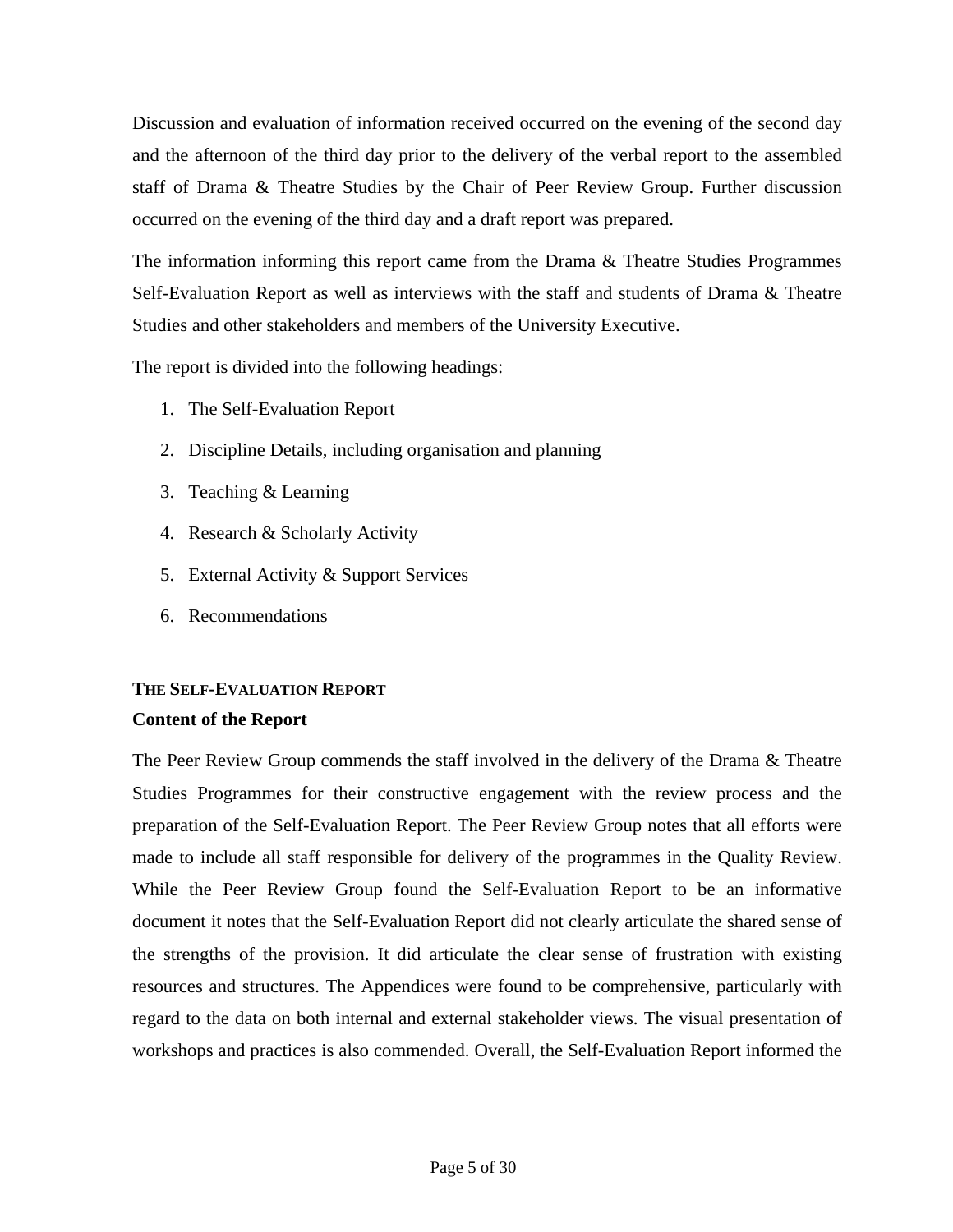<span id="page-5-0"></span>Peer Review Group sufficiently when engaging with staff and students at the meetings arranged as part of the overall process.

## **Aims and Objectives of the Discipline**

The Peer Review Group notes and endorses the broad aims and objectives of the discipline as stated in the Self-Evaluation Report:

- To increase the range of disciplines available within the university;
- To provide enhanced academic and career opportunities for Irish students;
- To utilise existing departmental structures cooperatively;
- To offer opportunities for professional development to staff with specific research and teaching interests in this field;
- To enrich the cultural and intellectual life of the university and the region.

The Peer Review Group also notes and endorses the specific educational objectives of the Drama & Theatre Studies Programmes to provide students with a range of analytical, informational and creative skills related to the understanding of theatre and drama in all their phases.

The Peer Review Group applauds the educational philosophy of the discipline which prioritises:

- Integration of theory and practice
- Utilisation of a broad palette of teaching/learning styles
- Broad-spectrum assessment (to include continuous assessment, practical work, projects, etc.)
- Strong emphasis on Active Learning Strategies in course delivery
- Consciousness of need to set up creative dialogue between theatre practice and textual/critical studies.

The Peer Review Group commends the members of the Board of Studies for their efforts and dedication developing Drama & Theatre Studies at all levels in UCC over the last ten years. It recognises that the interdisciplinary nature of the provision, whilst seen as a great strength by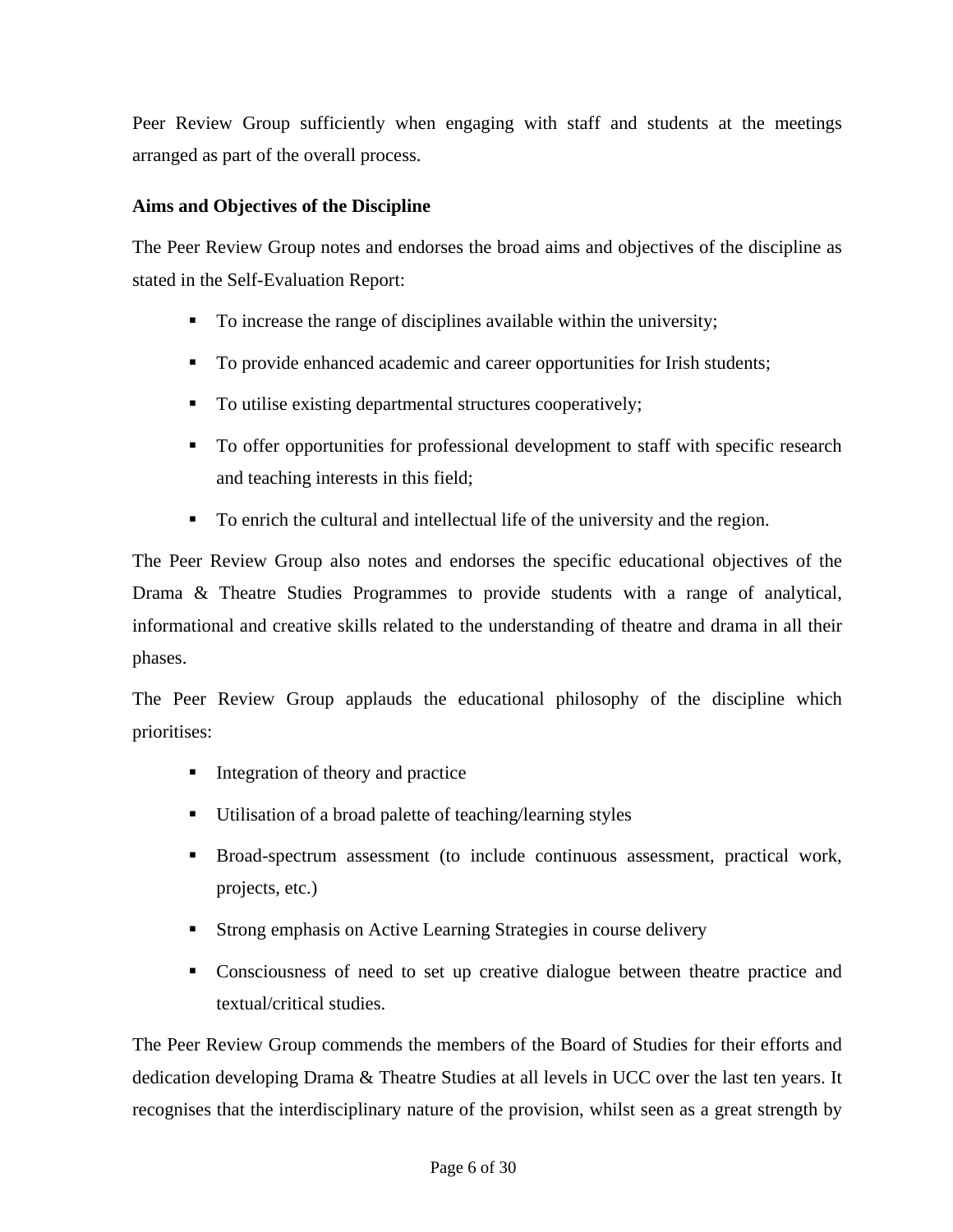<span id="page-6-0"></span>students, staff and stakeholders, also creates obstacles for development because of existing structures in UCC, which traditionally do not facilitate or favour interdisciplinary programmes. In that context the Peer Review Group considers the timing apt for a review of the existing programme structures, particularly in light of the overall restructuring currently ongoing in UCC.

The Peer Review Group notes and applauds the research activity that has been developed within the discipline, particularly given the existing demands on staff. The Peer Review Group considers that there are significant opportunities to pursue research. The Peer Review Group would hope that the consolidation and substantiation of Drama & Theatre Studies as proposed would provide a new and properly formalized structure for collaborations with staff from other departments and permit valuably mutually informative interdisciplinary initiatives, without compromising the autonomy of Drama & Theatre Studies with regard to teaching, research or administration.

## **SWOT Analysis**

The Peer Review Group notes and commends the SWOT analysis for its detailed reflection on a wide range of issues relevant to the discipline. It is considered a coherent and well structured evaluation of the strengths and weaknesses of the discipline and highlights the necessity to address strategic issues and move forward. The Peer Review Group notes the key factors highlighted by Drama & Theatre Studies regarding the future opportunities and threats which are summarised as follows:

- **Changes in University Structure***. "In the next six months or so we will need to decide which School affiliation will best serve the developmental needs of Drama & Theatre Studies."*
- **The Competitive Environment***. "Formulating imaginative, appropriate and workable responses to the changing landscape of arts training in the region, nationally and internationally will be crucial to the survival and growth of Drama & Theatre Studies."*
- **Resources.** *"Finding ways of properly resourcing the Drama & Theatre Studies Programmes in terms of staffing, spaces and equipment will be a particular*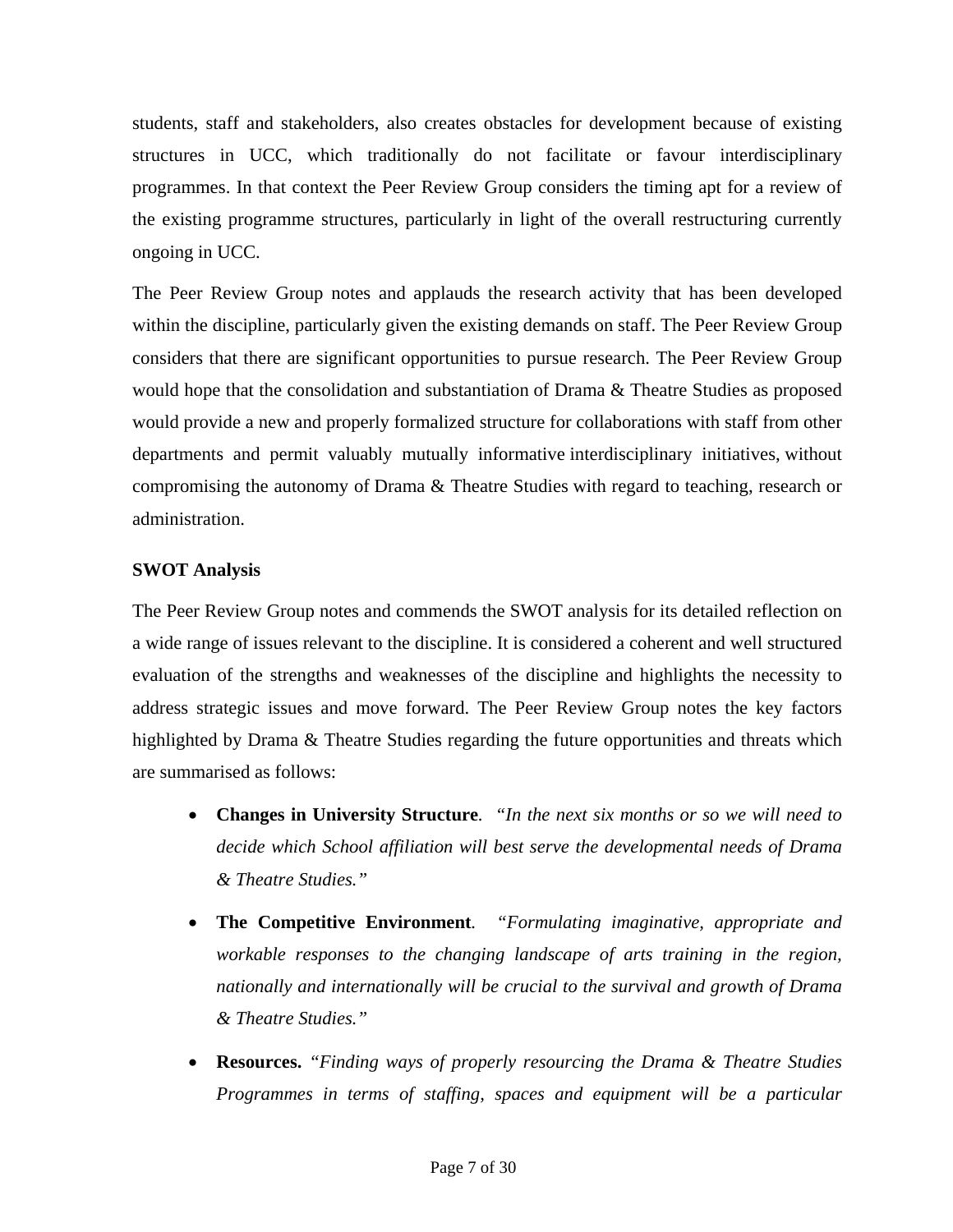<span id="page-7-0"></span>*challenge under the new RAM arrangements. We have already begun to find mechanisms to tackle some of this issue but need to negotiate them through the appropriate university bodies."* 

The Peer Review Group also notes the conclusions of Drama & Theatre Studies with regard to its assessment of the discipline's strengths and weaknesses:

*"Broadly speaking the discipline runs well in an informal and friendly way but needs to be strengthened in terms of communications and systems of management. Staff are strongly motivated and committed to the task in hand but are somewhat over-stretched in terms of teaching, leaving insufficient time for research. Over the next few months, we need to take action on the following specific issues:* 

- *Formulate a long-term strategy for the development of the discipline*
- *Seek improvement to staffing levels (including administrative and support staffing)*
- *Re-examine workloads to see if we can work more effectively*
- *Institute more formal delegation procedures (including appointment of year leaders, for instance)*
- *Seek formal secondments (fulltime or part-time) for staff based outside Drama & Theatre Studies*
- *Regularise Board and Management Committee meetings*
- *Actively seek improved space allocation for staff, teaching and postgraduates."*

In that regard the Peer Review Group considers the SWOT to be a useful forerunner of sustained strategic thinking. For the most part the Peer Review Group agrees with the issues raised by the SWOT analysis that are discussed in a thematic way in the sections that follow.

#### **Benchmarking**

The Peer Review Group notes and commends Drama & Theatre Studies on the number of benchmarking visits undertaken. The benchmarking exercise was considered strategically effective, given that it reflected the aspiration of Drama & Theatre Studies to be compared to the most highly regarded and well-established departments in the UK and their immediate peers in Ireland.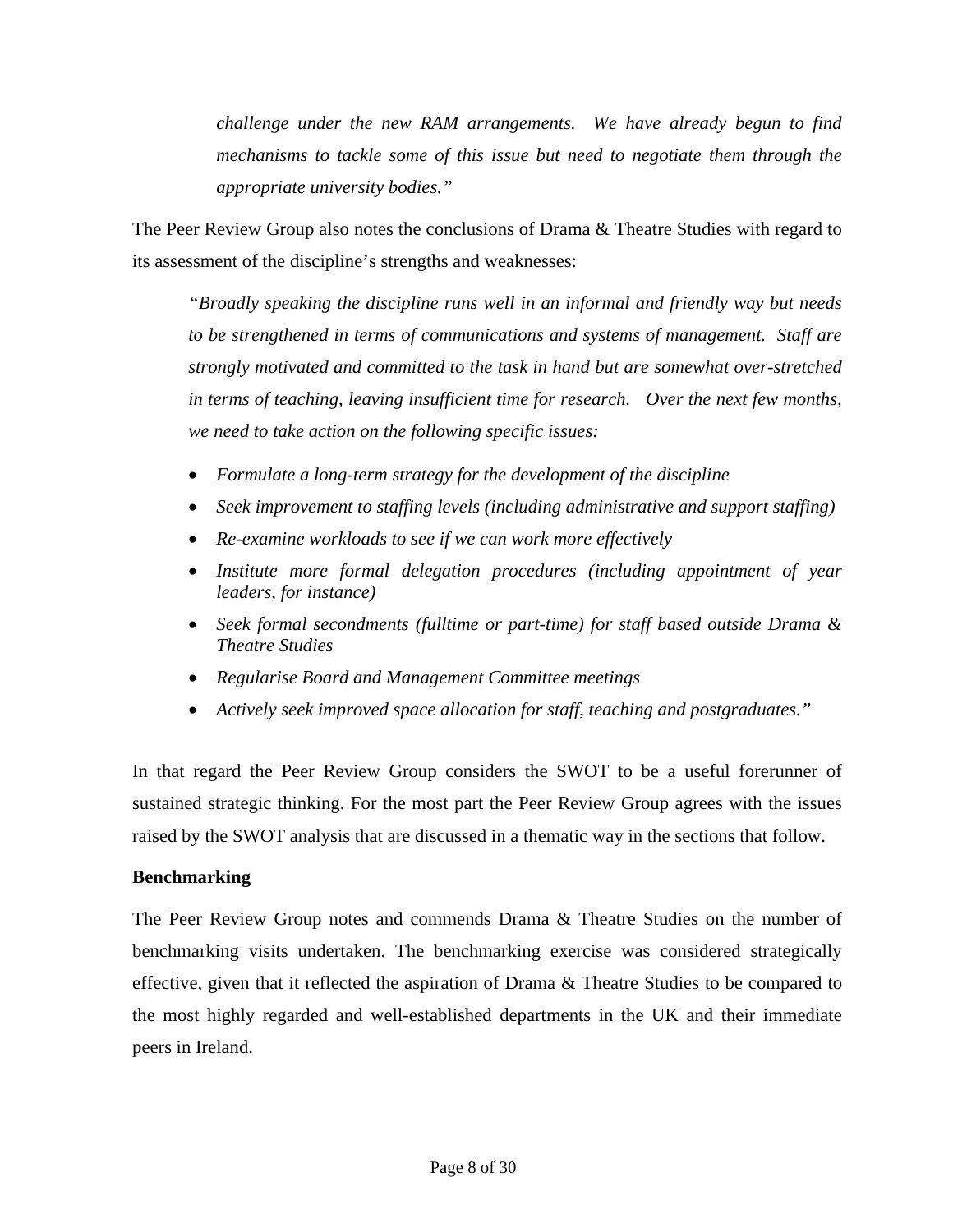<span id="page-8-0"></span>However the Peer Review Group did consider that Drama & Theatre Studies were overly aspirational in benchmarking itself against some of the universities given the length of establishment and resources available therein. The Peer Review Group considered that including some recently established Drama departments would have provided more appropriate comparison, in addition to those chosen by Drama & Theatre Studies.

A detailed comparative analysis by the Board between the benchmarked sites and Drama & Theatre Studies at UCC would have been helpful in terms of future strategic planning.

#### **DISCIPLINE ORGANISATION & MANAGEMENT**

Drama & Theatre Studies was initially established as an interdisciplinary programme under the Board of Drama & Theatre Studies. At the time of its establishment, the University administration deemed it necessary for academic programmes to be anchored within an existing academic department. The Department of English took on this role and has hosted the Board's operations to date. The Peer Review Group were informed that arrangements are now in train to make clearer the financial and administrative independence of Drama & Theatre Studies as an independent Discipline under the College of Arts, Celtic Studies and Social Sciences. The undergraduate programme had its first intake in 2001-02 with an enrolment of fifteen students; it now has an annual intake of approximately twenty-five first years with a total of approximately seventy undergraduate students for the programme. Also in 2001-02, seven students enrolled on the MA in Drama & Theatre Studies programme. The annual intake on the MA programme has increased to fifteen per annum and there are also four PhD students and one MPhil student currently registered.

As well as an academic base, the degree has a placement component and there is a strong emphasis on practical work.

#### **Staffing**

The following table, based on Appendix A of the Self-Evaluation Report, summarises the staff from the contributing departments.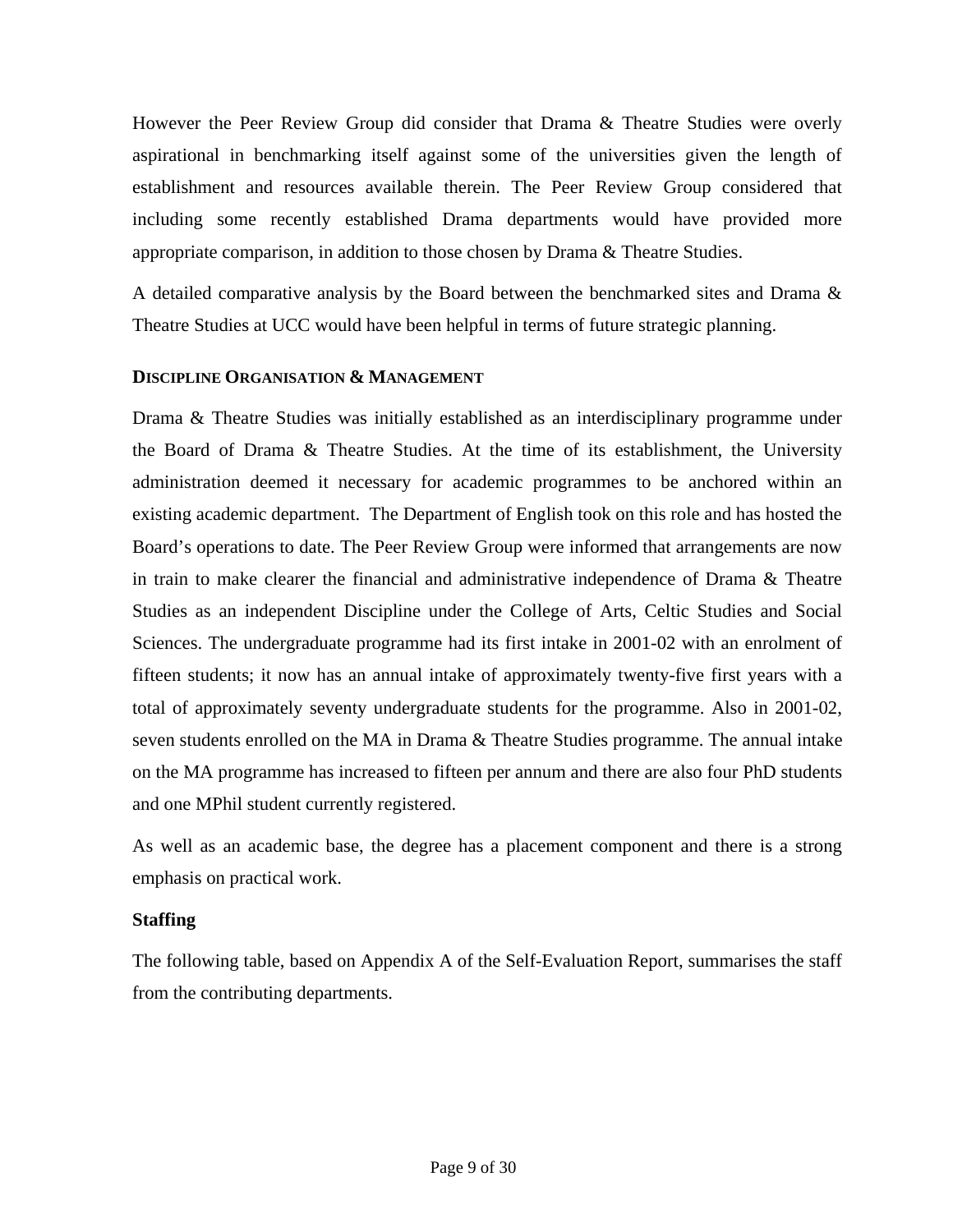| <b>Department</b>       | <b>Number of Academic</b><br><b>Staff</b> | <b>Teaching Contribution to</b><br><b>Drama &amp; Theatre Studies</b> |
|-------------------------|-------------------------------------------|-----------------------------------------------------------------------|
| Drama & Theatre Studies | 3.5                                       | 3 full-time permanent and<br>one 0.5 contract post                    |

In addition, lecturing staff in the Departments of English, French and German all contribute to the teaching of the programmes in Drama & Theatre Studies. Drama & Theatre Studies also employs the services of the Technical Manager of the Granary Theatre and of some visiting lecturers on a part time basis.

The staff has varying levels of input into the programme and their status varies from permanent full-time to temporary part-time. The Management team consists of the Director and the full time Drama & Theatre Studies staff, supported by a part-time temporary Executive Assistant.

The Peer Review Group notes the recommendations of the Self-Evaluation Report for the

- appointment of a full-time technical support staff member
- a full time administrative support
- and enhanced staffing

to maintain the discipline's position in an increasingly competitive environment.

The Peer Review Group also notes the requirement expressed by Drama & Theatre Studies for additional specialist teaching staff in order to implement the proposed Single Honours programme and to enable the expansion of PhD numbers.

It is the view of the Peer Review Group that the delivery of the programme to date owes much to the goodwill of certain staff members, which is not sustainable in the long term. The Peer Review Group wishes to commend the commitment of those staff and in particular that of the Director with whom so much of the credit associated with the development of the programme to date rests. The Peer Review Group recommends that such commitment be recognised and rewarded.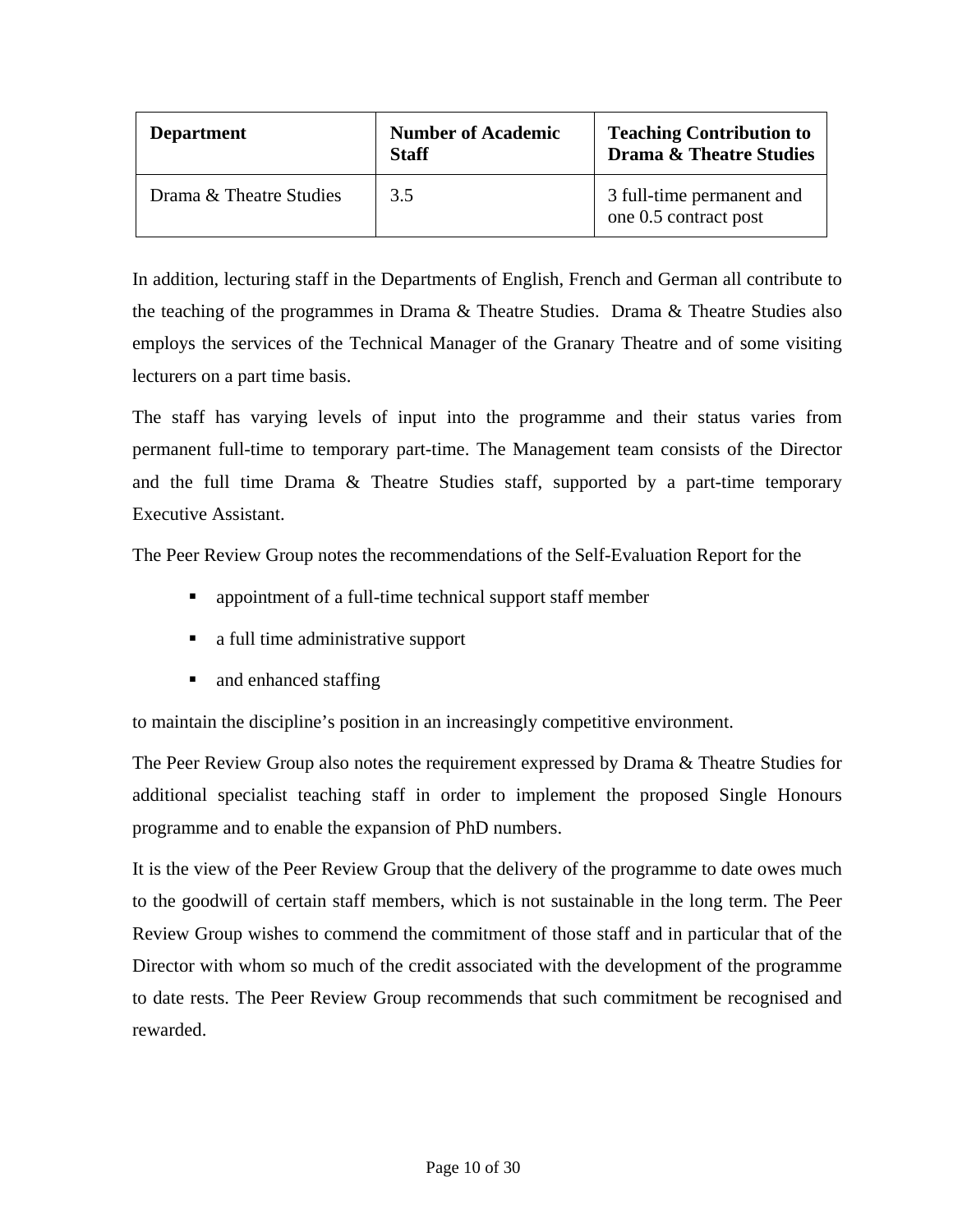<span id="page-10-0"></span>The Peer Review Group notes the reliance to date of Drama & Theatre Studies for leadership on staff with significant commitments in other departments, particularly in a context where work pressures are increasing for all categories of staff.

It is a strategic imperative for the long term leadership and direction of the unit that a full-time Chair in Drama and Theatre Studies should be created.

#### **Recommendations:**

The Peer Review Group recommends that the establishment of a Chair should be incorporated within the strategic planning process.

The Peer Review Group recommends that the current Director should be appointed to lead Drama & Theatre Studies on a full time basis, particularly given the immediate strategic decisions to be considered and progressed and until the appointment of a Chair is made.

The Peer Review Group notes that the reliance of one-off contract staff for both teaching and technical support represents an important weakness in the delivery of the programmes of Drama & Theatre Studies. It also acknowledges and compliments the quality of administrative help given to the Board of Studies and recognises the desire to appoint a full time administrator. However the Peer Review Group considers that a strategic review of the future direction of the discipline, including the development of a five year Strategic Plan, should be undertaken before any permanent appointments are made in these areas. The potential alignment within certain Schools will inform the rationale for appointments within the discipline going forward and it would be premature to make such appointments in the short term.

#### **Space**

In most universities space is at a premium and this is clearly the case at UCC. The Peer Review Group notes the very poor quality of space available to Drama & Theatre Studies which is inhibiting both the administration and teaching quality of the programme at present. The fact that staff are not located in one central space is unacceptable. Furthermore the existing space available to staff is too small and quite inaccessible. The Peer Review Group has concerns with the Health and Safety of some of the office space currently provided. The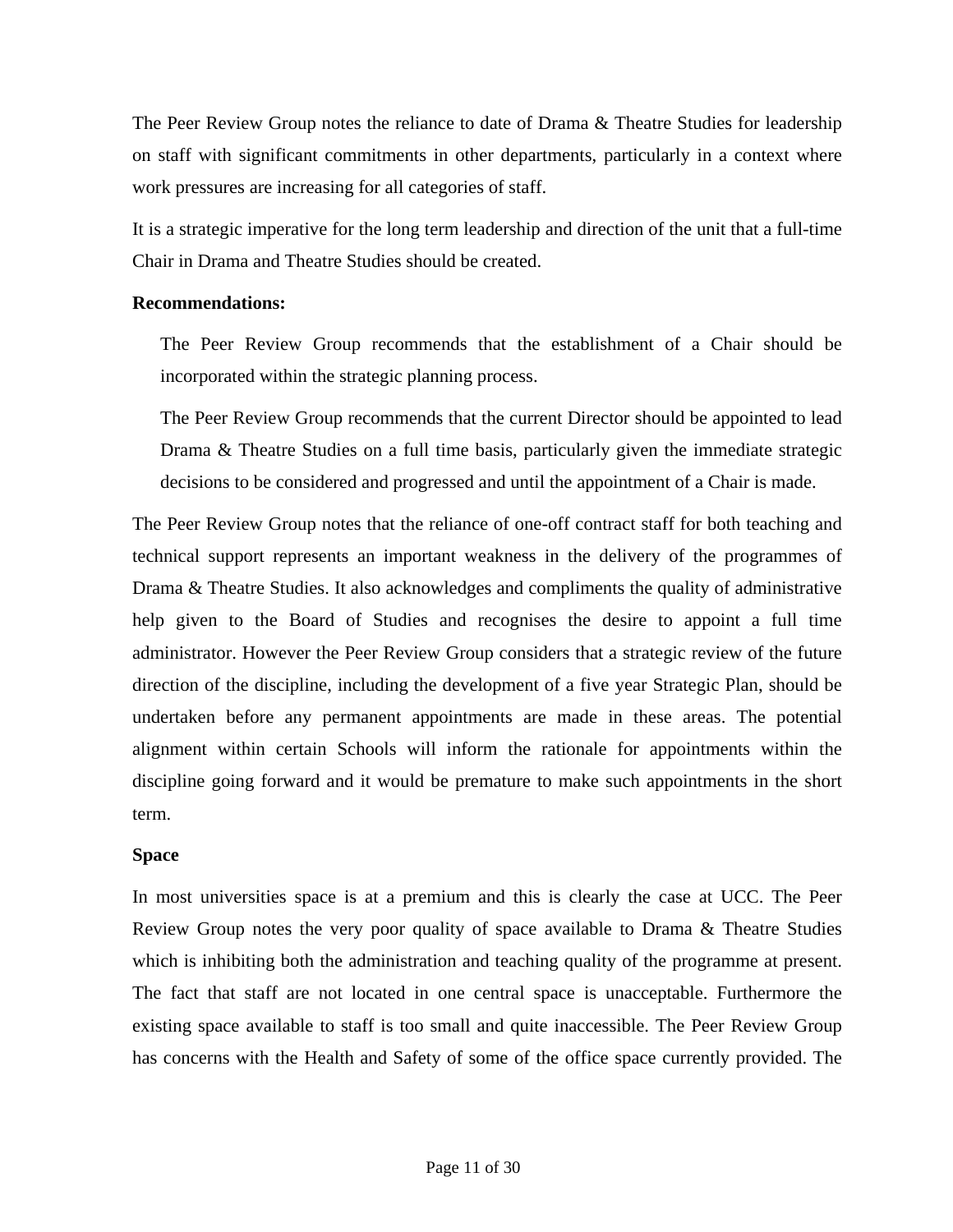<span id="page-11-0"></span>Administrator's office is inappropriately placed to deal with the regular comings and goings of eighty to ninety students.

The Peer Review Group also considers the existing teaching space to be inadequate to meet the requirements of the programme. The existing space is too small to properly facilitate the class sizes in Drama & Theatre Studies. There is no dedicated performance space at the disposal of Drama & Theatre Studies. Although the Granary Theatre provides a useful specialist resource to support the programme, access is restricted during the main two teaching terms to seven to eight weeks in all.

The physical distance between teaching spaces causes frustration for staff and students in that travel time disrupts the class timetable. This needs to be addressed as soon as possible by the University.

#### **Recommendations:**

The Peer Review Group recommends that in the immediate term the University moves to ensure all Drama & Theatre Studies staff offices are located in the same building. The University should also seek in the short term to harmonise the distribution of teaching spaces with the demands of the timetable as far as possible.

In the long term the Peer Review Group recommends that a feasibility study for a purposebuilt central space for Drama & Theatre Studies be undertaken by the University.

The Peer Review Group welcomes the comments of the Head of College of Arts, Celtic Studies and Social Sciences in supporting such an initiative.

#### **Discipline Organisation & Governance**

#### *Clarifying roles and responsibilities*

The Peer Review Group is aware that the University is currently undergoing the re-structuring of its academic administration and notes the opportunities that this might create for the reconsideration of the governance of this discipline. In particular there is a necessity for Drama & Theatre Studies to place the discipline strategically in the new structures.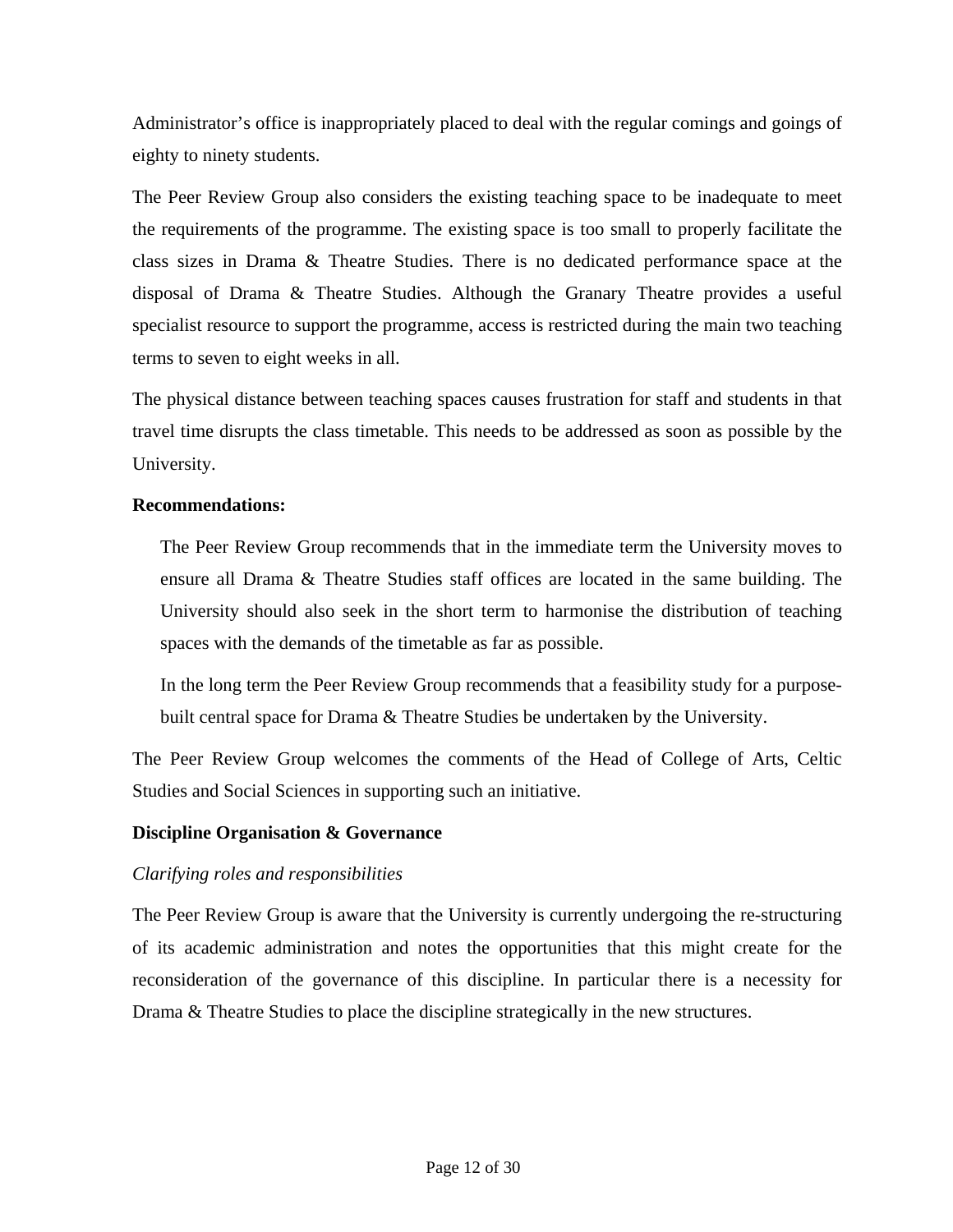#### **Recommendations:**

It is the recommendation of the Peer Review Group that in the first instance the current Management Team (Director and full-time Drama & Theatre Studies staff) should have the responsibility to consider the strategic future of Drama & Theatre Studies. This Group should make recommendations on the future strategic alignment of the discipline to the Board for consideration.

The present system of establishment of a Board of Studies with responsibility for the programme needs to be reviewed.

In particular the existing informal structures which have been established over time need to be replaced as it is the view of the Peer Review Group that the informal arrangements are now under strain and consequently a more structured management of the discipline is required.

The roles and responsibilities of the Board, the Director and the Management Team need to be defined and clarified, with appropriate recognition for the efforts of staff who are involved in the management and delivery of the discipline. As it stands a heavy administrative load falls on the Director of the Discipline.

#### **Recommendation:**

The Peer Review Group recommends that the terms of reference of the Board of Drama & Theatre Studies be reviewed and re-defined.

Formal arrangements regarding the complement of the Board, tenure of Board members and responsibilities of the Board should be reviewed in the light of changing circumstances.

#### **Recommendation:**

The Peer Review Group recommends that the administration of the Discipline by the Management team (as presented in the Self-Evaluation Report) be formalised. The appointment of a full-time Director is essential in this regard.

The Peer Review Group recommends that the responsibilities of each staff member with regard to roles and responsibilities be made explicit.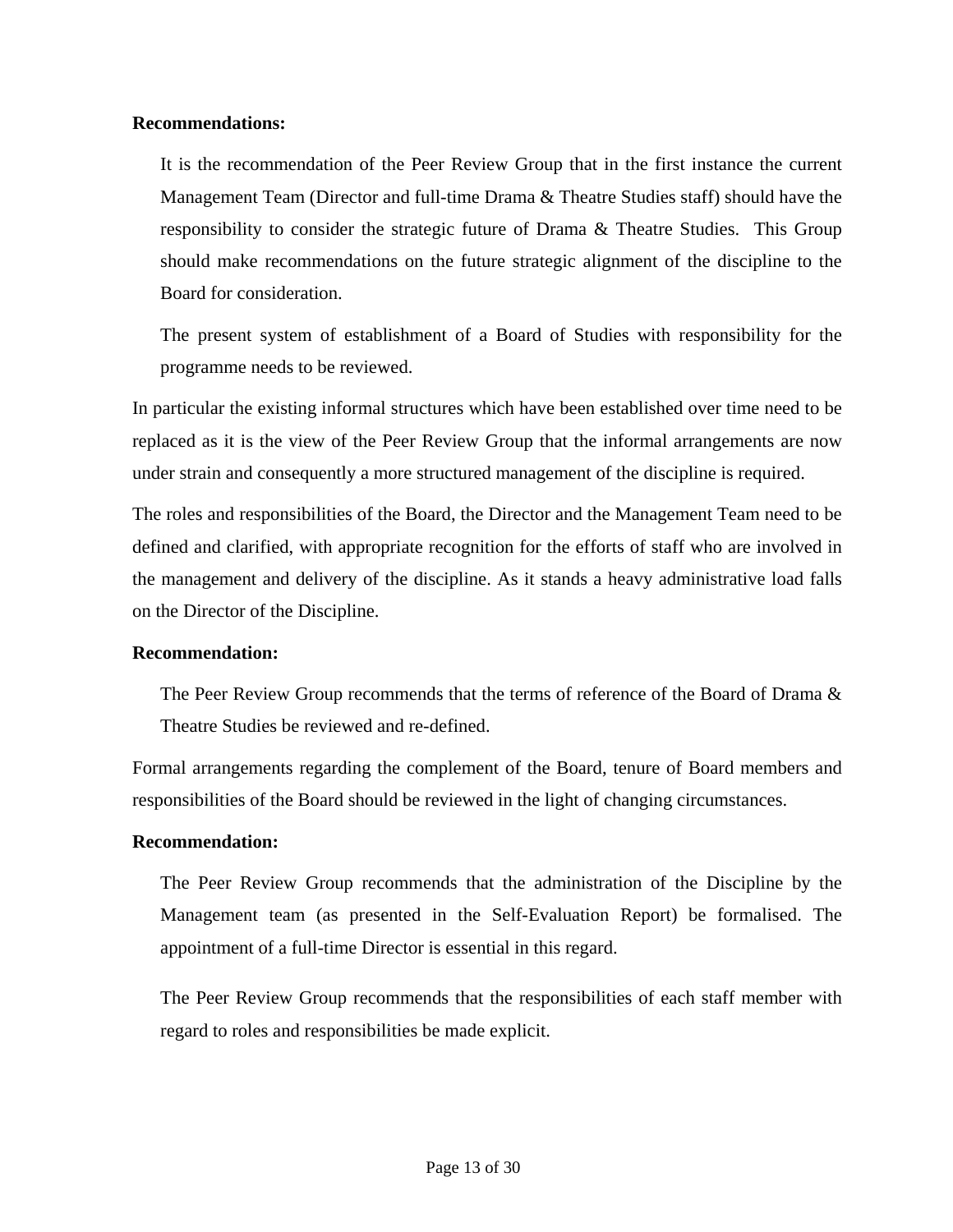The Peer Review Group noted from the Self-Evaluation Report that certain responsibilities had been assigned, i.e. Research Officer, but it was unclear as to the specific tasks applied to the actual role.

#### *Department based Structures and Systems*

With most interdisciplinary disciplines, there is a risk that the programme may become identified with one department, or with a small group of individuals. The Peer Review Group considers that this has happened in the case of Drama & Theatre Studies, where it is apparent that the leadership of the current Director is recognised throughout the university as having been the driving force in the development of the discipline to date. The Peer Review Group is concerned with regard to the future leadership of the discipline once the current Director reaches retirement age.

#### **Recommendation:**

As part of the strategic review of the discipline, Drama & Theatre Studies needs to incorporate a succession planning element for the long term leadership and ongoing development of the programmes.

At present, funding in UCC is predominantly department based and this creates difficulties for interdisciplinary programmes. At present the student FTEs (full-time equivalents) are allocated to Drama & Theatre Studies and participating departments are compensated financially for their contribution to the teaching of the programmes. Some participating departments have indicated their desire to renegotiate this arrangement. The University has an important role to play in the encouragement of interdisciplinary programmes, in particular in the establishment of transparent mechanisms for the allocation of resources (staffing, finance, space). The Peer Review Group welcomes the introduction of the Resource Allocation Model and wishes the needs of interdisciplinary programmes to be supported under the model. It is understood that discussions are ongoing at Senior University Management with regard to how FTE's and ultimately income is allocated to such programmes. The Peer Review Group also notes the recent establishment of Drama & Theatre Studies as a discipline which will allow for greater transparency in the allocations to the discipline. Historically financial allocations were made direct from Faculty or College of Arts, Celtic Studies and Social Sciences to Drama &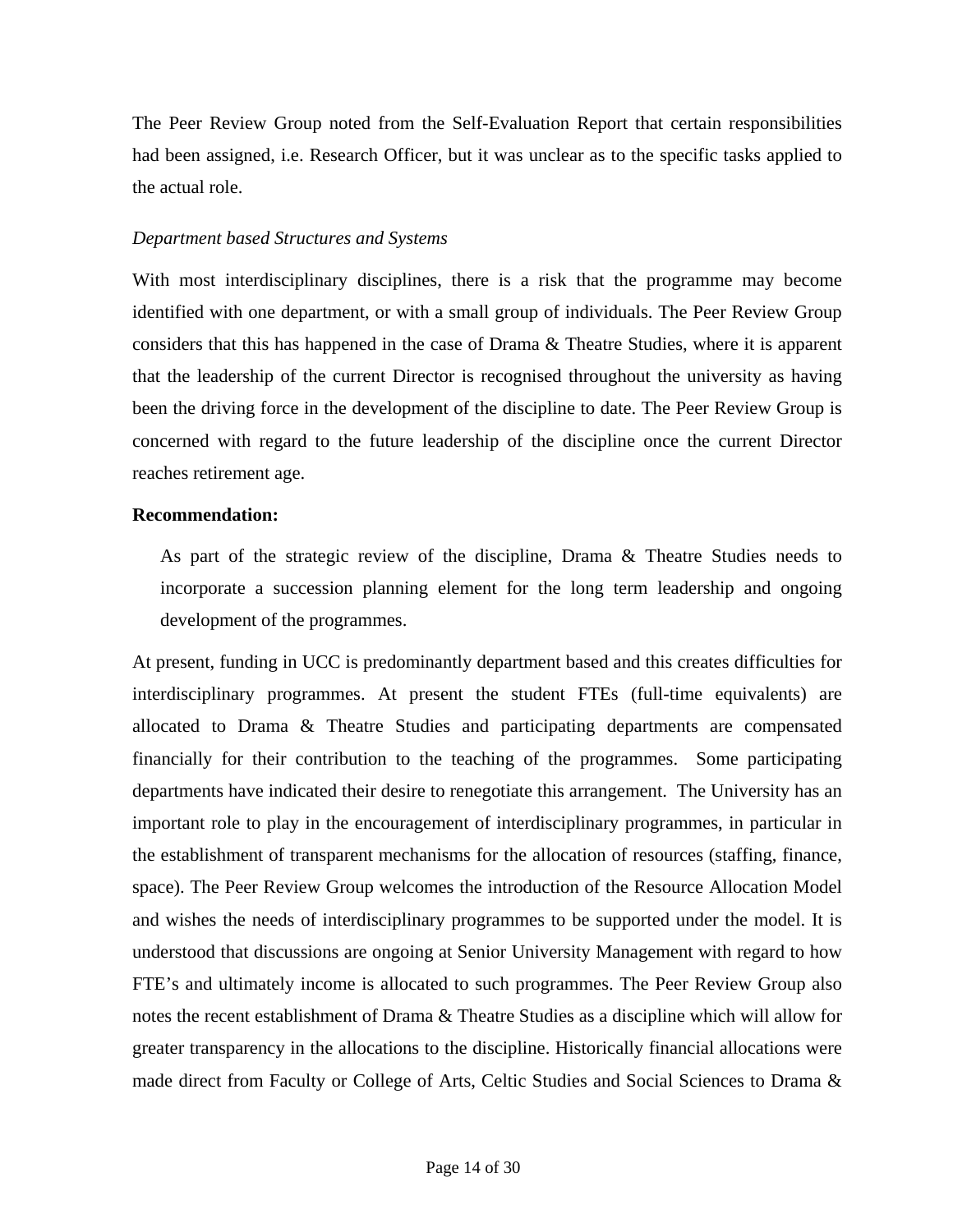<span id="page-14-0"></span>Theatre Studies. Drama & Theatre Studies was given a separate account number for the management of these funds as a sub-code within the English Department accounting codes. From autumn 2008 this will no longer be the case.

The Peer Review Group noted that full and independent budgetary control has been exercised by the Head of Drama & Theatre Studies for many years. Complete separation from the host department of financial matters (in terms of cost codes, etc.) would, however, assist in making this independence clearer and more apparent in the University.

#### **Recommendation:**

The University should undertake to ensure the complete separation of financial matters (in terms of cost codes, etc.) for Drama & Theatre Studies from any department.

## **Summary of Recommendations**

The Peer Review Group recommends that:

- A Chair in Drama and Theatre Studies be established as part of the strategic development of the discipline
- The current Director be seconded on a full time basis to Drama & Theatre Studies to lead and manage the required strategic development of Drama & Theatre Studies
- A review of the management structure of the Drama & Theatre Studies discipline, including the current Board, is undertaken immediately to establish clearer definitions of roles and responsibilities
- The University provide appropriate dedicated space and facilities for the teaching and administration of the discipline, including for the support of research postgraduate students
- The University develop its policies and workable formulae for budgetary aspects and resource allocation for interdisciplinary degree programmes in the context of the RAM (Resource Allocation Model).
- Consideration be given by the University to ways of incentivising the participation of schools and colleges in interdisciplinary degrees.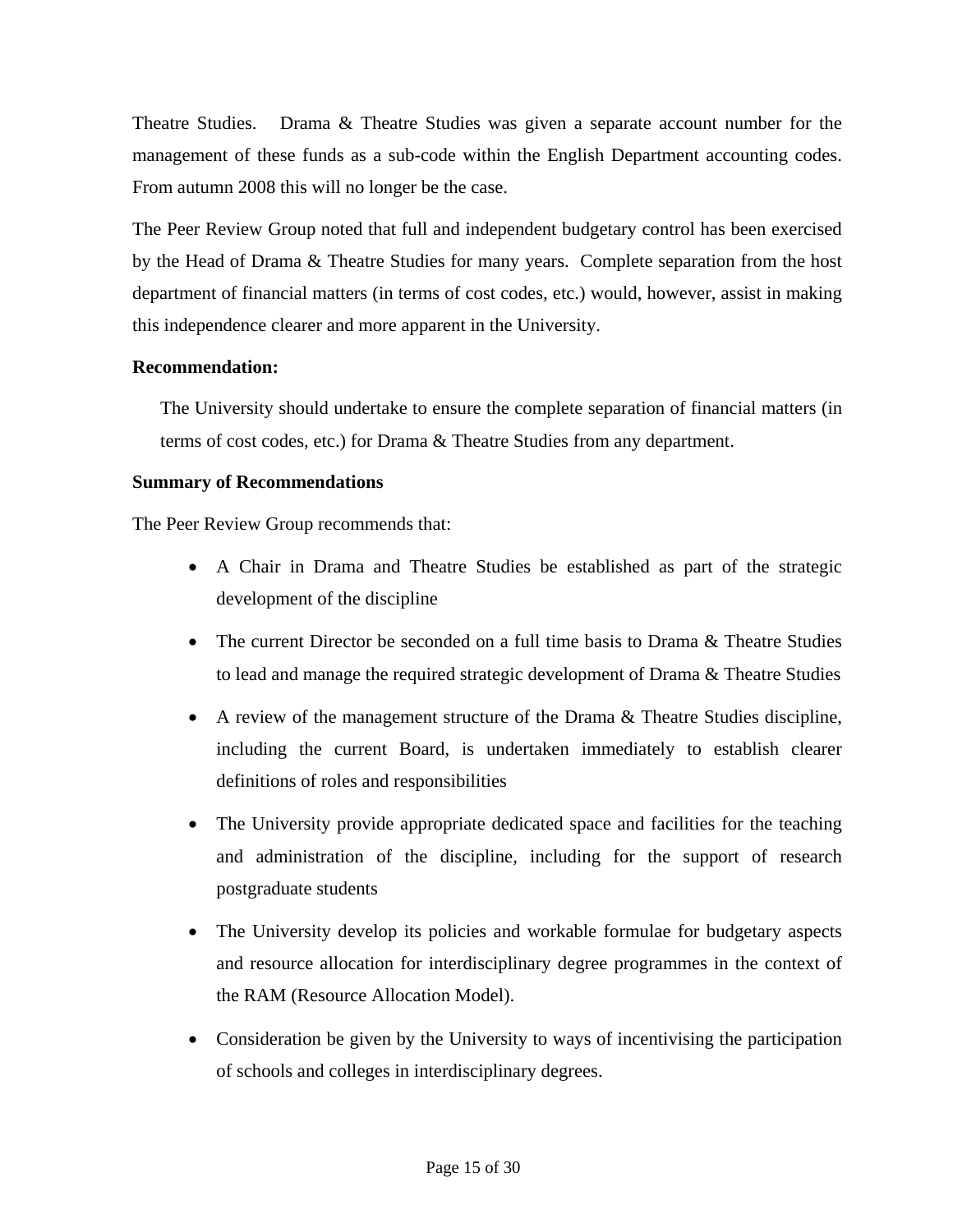#### <span id="page-15-0"></span>**TEACHING AND LEARNING**

#### **Review of the curriculum of the degree programme**

The Peer Review Group notes the context of the ongoing restructuring within the University and that Drama & Theatre Studies is considering its own alignment within the School structure developing in the College of Arts, Celtic Studies and Social Sciences. Drama & Theatre Studies has to consider where best to position itself in a restructured University/College and where it should align itself going forward.

The Peer Review Group noted from students the tension between the weighting applied to academic work versus the weighting applied to practical work and the Peer Review Group recommends that Drama & Theatre Studies review the existing credit weightings to address some of these concerns. The Peer Review Group notes that there was consistent need expressed by staff and students for the expansion of the practical element of the course but an injection of resources was required to facilitate it.

Concern was raised regarding accessibility to the technical component of the programme and the Peer Review Group recommends that the University facilitate the appointment of a technical resource to allow for development in this area.

The Peer Review Group observed that finalisation of the curriculum was a protracted process in any year particularly with regard to the complexity of timetabling within an interdisciplinary environment. The Peer Review Group considers it important that curriculum be agreed much earlier than is currently the case.

#### **Quality of Teaching**

In general, the quality of teaching across the discipline is very good and is very well appreciated by the students. This was evident from discussions between students and the reviewers and the evaluation forms included in the Appendices to the Self-Evaluation Report. The Peer Review Group noted the comments from external stakeholders regarding the professionalism being imparted by lecturers to the students and many former students commented favourably on their continuing use of particular learning methodologies they first encountered on the Drama & Theatre Studies Programmes, e.g. use of journals.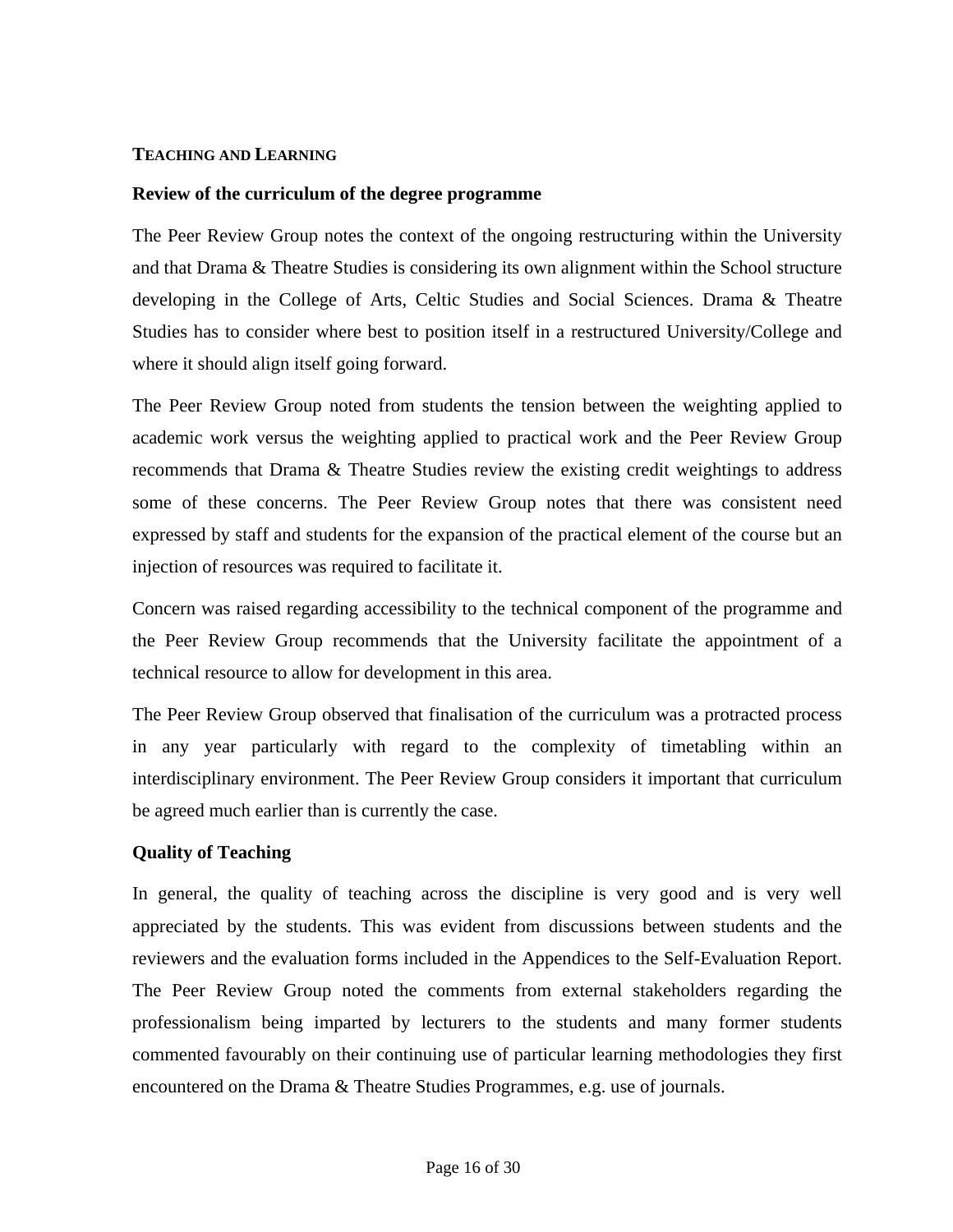<span id="page-16-0"></span>The heavy teaching commitments of staff engaged with the Drama & Theatre Studies Programmes were noted by the Peer Review Group. Given the extensive practical component of the course, student contact hours are high on this course, thereby placing greater demands on staff in Drama & Theatre Studies than in more traditionally book-based academic programmes.

It was not clear from the Self-Evaluation Report or from meetings between staff, students and the Peer Review Group how often students are regularly reviewed for their opinion on the quality of the teaching and learning experience, though the Peer Review Group noted the largely very positive experience of most students**.** 

#### **Feedback on assignments**

The Peer Review Group considers that the assignments, both practical and written, that the students have to complete are valuable. However, it recommends that standard protocols regarding the return of assignments and staff members' terms of engagement with students should be established to ensure that students can benefit fully and consistently from comments and feedback at strategic points in the programme.

#### **Student Feedback**

The Peer Review Group commends efforts made by all staff to ensure that the students are supported in all aspects of their experience in UCC.

#### **Recommendation:**

The Peer Review Group recommends that students should have a representation on the future oversight of Drama & Theatre Studies so any issues from the student perspective regarding the quality of teaching can be addressed formally.

This might include student representation on the Board of Studies or the establishment of a formal staff student liaison committee.

#### **Work Placements**

The Peer Review Group is of the opinion that the work placement experiences form a valuable aspect of the programme. However, students and stakeholders suggested that the timing of the current placement within the curriculum was problematic as some theatre companies close for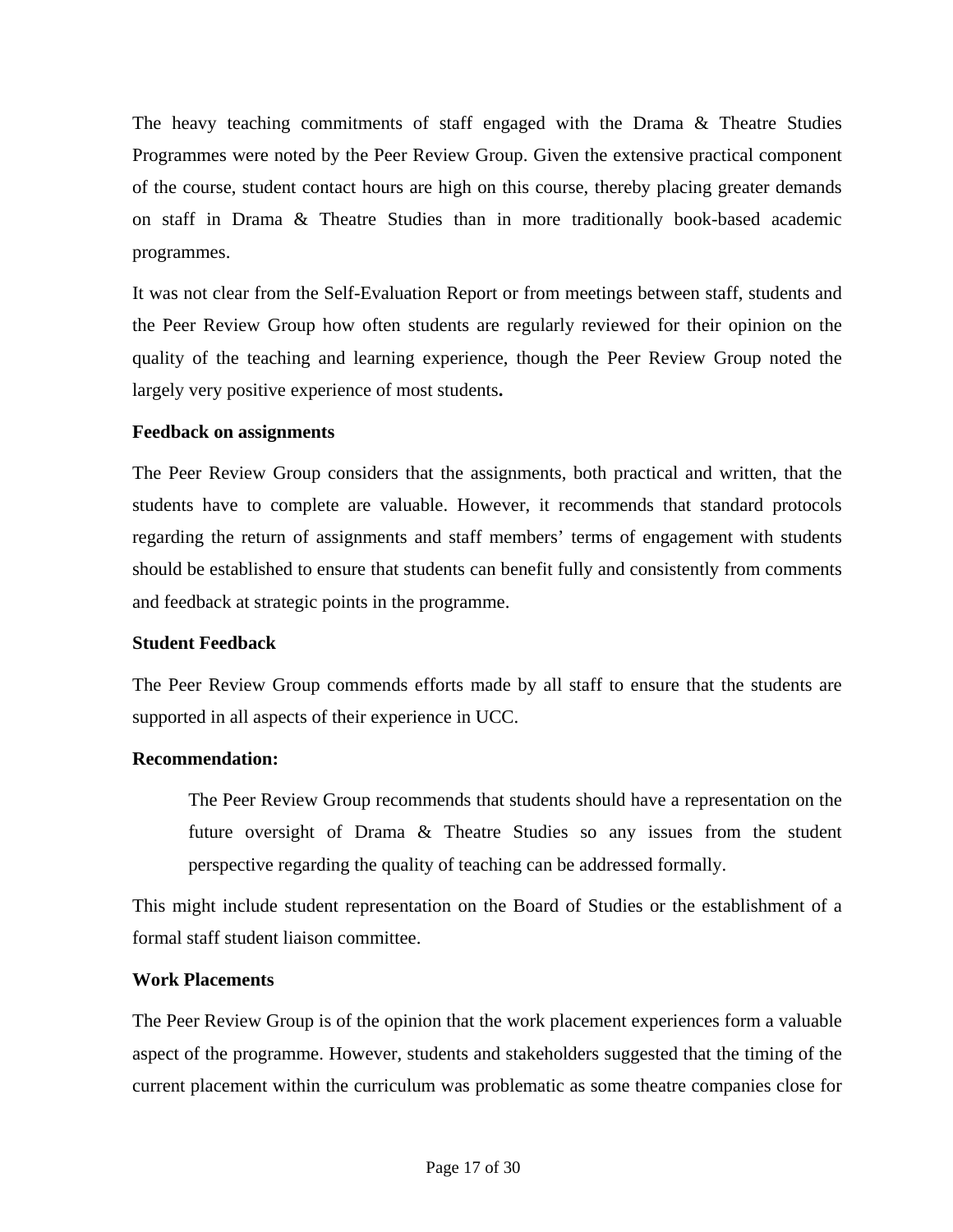the summer when the placements usually occur. The Peer Review Group also noted that the coordination of placements was *ad hoc* and to some extent, it was left to the students themselves to organise.

The Peer Review Group recommends that consideration be given to moving the placement from the Summer to Easter and to applying a more structured and coordinated approach to the student placement process.

The Peer Review Group also recommends that in the context of any future curriculum developments the length of the placements should also be reviewed in the light of the aims and objectives of the programme.

#### **Single Honours Degree**

The Peer Review Group notes plans by the Drama & Theatre Studies to introduce a single honours degree. This has not as yet come to fruition due to the unavailability of resources required to deliver same.

#### **Recommendation:**

The Peer Review Group recommends that the University provide the resources to deliver this programme as a priority, given the desire of students in particular for the inclusion of more practical and technical elements to the existing joint honours programme, and the evidence of successful provision in Drama & Theatre Studies to date.

#### **Recommendations:**

The Peer Review Group recommends:

- That the University facilitate the appointment of a technical resource to allow for development in this area.
- An induction programme be considered, especially for mature students who might not be familiar with the university environment.
- More formal feedback arrangements should be established to ensure that students can benefit fully and consistently from the comments and feedback at strategic points in the programme.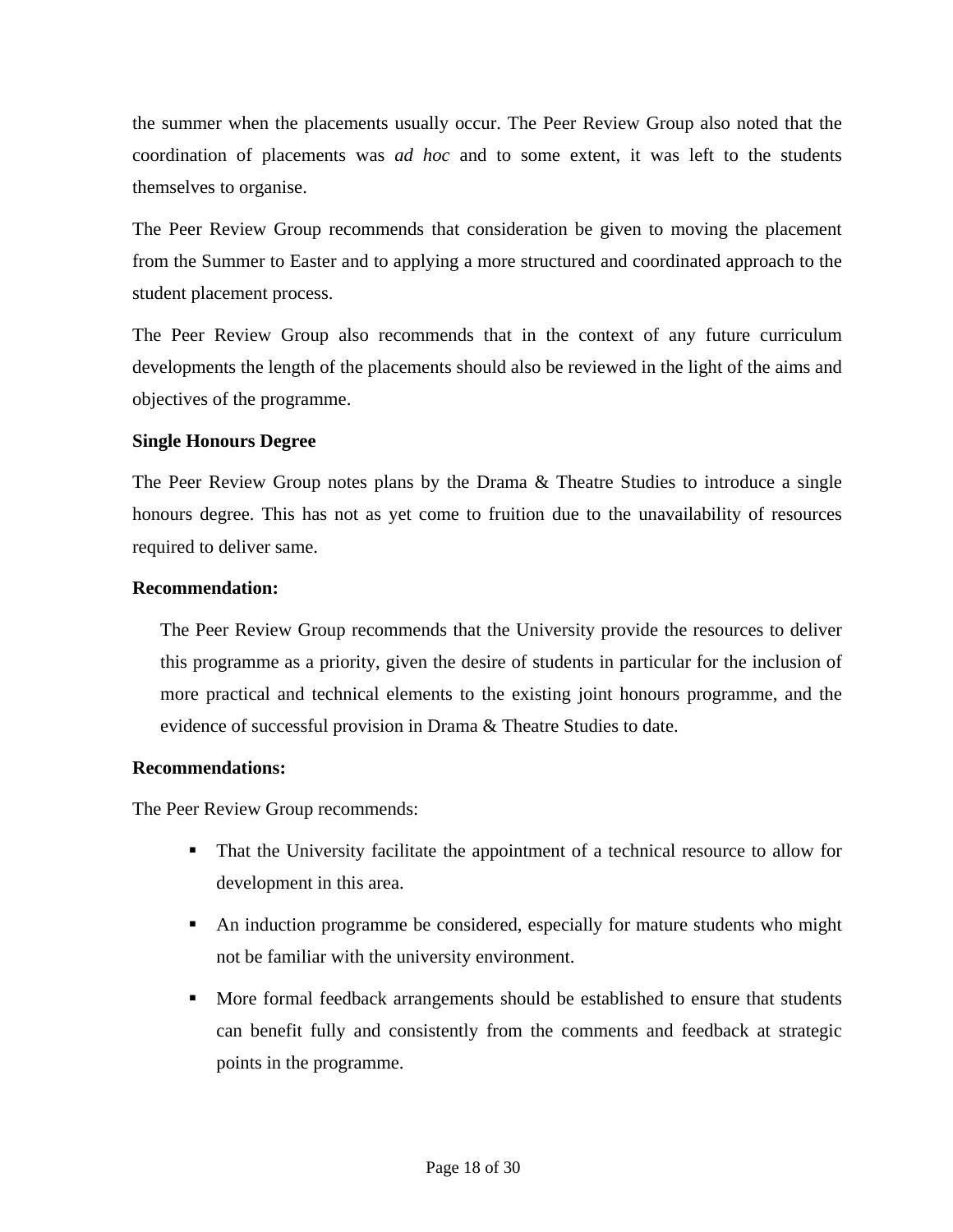- <span id="page-18-0"></span> An exit presentation for students be considered which includes career planning, preparation for interview and construction of CVs and other issues relating to their future outside of UCC.
- That consideration be given to moving the placement from the Summer to Easter and to applying a more coordinated approach to the student placement process.
- That in the context of any future curriculum developments the length of the placements should also be reconsidered in the light of the aims and objectives of the programme.
- That students should have a representation on, or to, the planning committee of the Drama & Theatre Studies so any issues from the student perspective regarding the quality of teaching can be addressed formally.

## **RESEARCH & SCHOLARLY ACTIVITY**

## **Overview of Research**

There are currently many research strengths in the Departments which contribute to the Drama & Theatre Studies discipline. All of the full time staff involved in the Discipline have either a PhD or are currently pursuing a PhD and are also research active. A small number of individuals have extensive research portfolios and a national or international profile in their disciplines in the area of Drama & Theatre Studies. It is noted that there are currently four students pursuing PhD's in Drama & Theatre Studies and another currently pursuing an MPhil.

The Peer Review Group acknowledges the time restraints on staff, due to very heavy teaching commitments and the difficulties associated with balancing teaching and research commitments. However, the Peer Review Group noted that to date Drama & Theatre Studies had had little engagement with the Office of the VP for Research who had resources to facilitate and develop research amongst staff.

## **Promoting Interdisciplinary Research**

Despite the strength of research profiles in individual areas, little interdisciplinary research appears to be taking place across the cognate departments involved in delivering the Drama  $\&$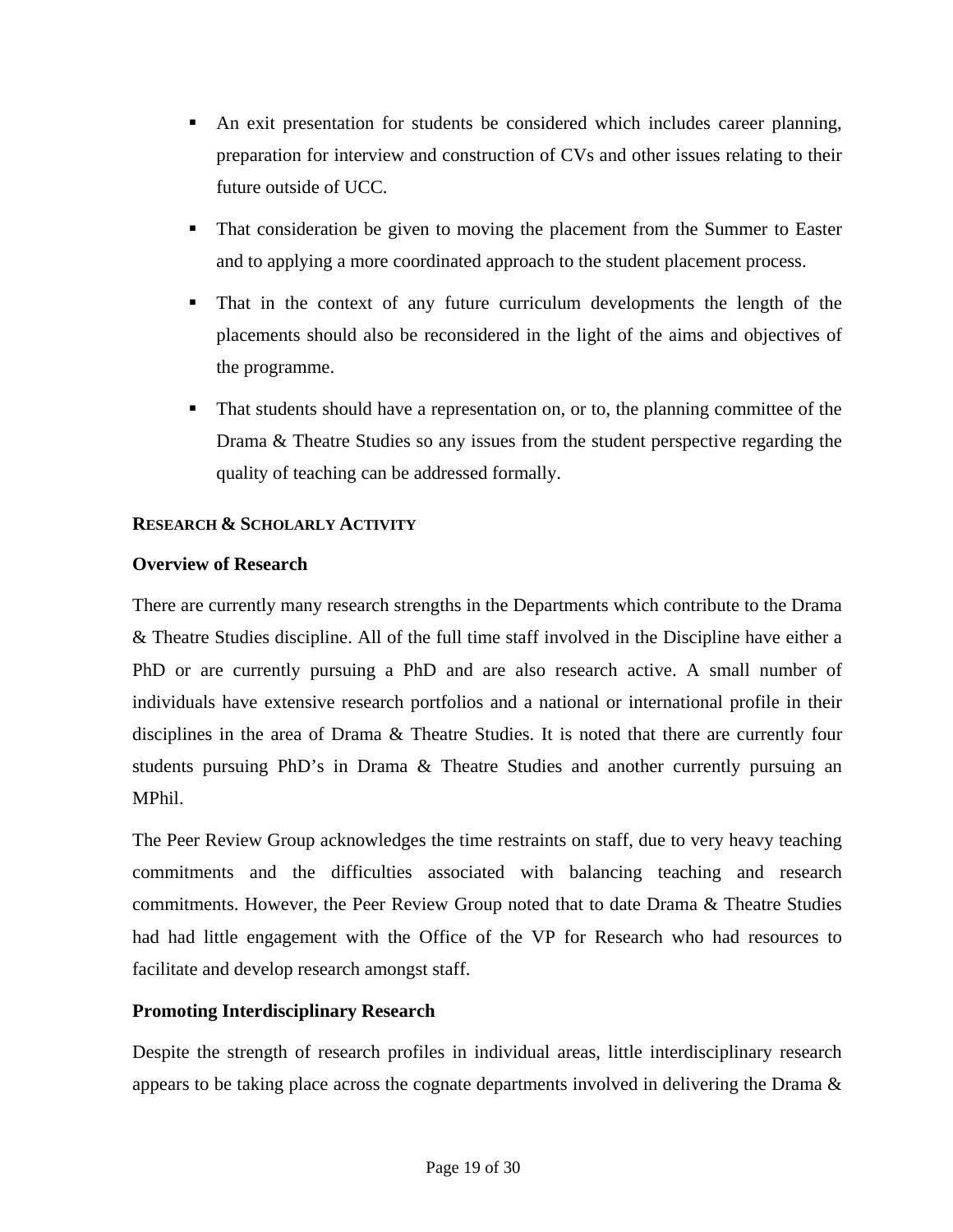<span id="page-19-0"></span>Theatre Studies Programmes. The Peer Review Group recognises that there may be tension between department based and inter-departmental research. In particular, it understands that according to current structures in UCC the lack of management and budget line encourages the former over the latter. For that reason the Peer Review Group suggests there is a need to look at ways of encouraging and promoting interdisciplinary research between all staff and postgraduate students in the area of Drama & Theatre Studies. The Self-Evaluation Report suggests that Drama & Theatre Studies has a dedicated Research Officer but the Peer Review Group could not ascertain the precise role of this staff member, and therefore recommends that the role be reviewed and, if necessary, revised. The Peer Review Group recommends that an integrated research strategy be drafted in Drama & Theatre Studies and that a Research Committee attached to the discipline be established to facilitate this. Furthermore staff should be encouraged to construct an individual five year research plan and to explore synergies and common themes in the research of all staff. The exploration of the potential for the joint submission of applications for research funding should be investigated.

#### **Staff Development**

It is important for the quality of the teaching and development of the discipline that it is research led. This is also important for staff members' personal and professional development and for progressing the promotional prospects of individual staff members. The Peer Review Group notes the difficulties for staff in a small department to access sabbatical leave given the already heavy workloads. The Peer Review Group believes there is an important leadership role for senior staff in the Discipline in encouraging interdisciplinary research in all areas of the programmes.

#### **Recommendation:**

The Peer Review Group recommends that the Director of the Drama & Theatre Studies engage with the Head of College re the provision of additional funding to allow for existing staff to avail of sabbatical leave to further research activity.

The Peer Review Group notes the comments of the Head of College that some funding is available from the College of Arts, Celtic Studies and Social Sciences for research support.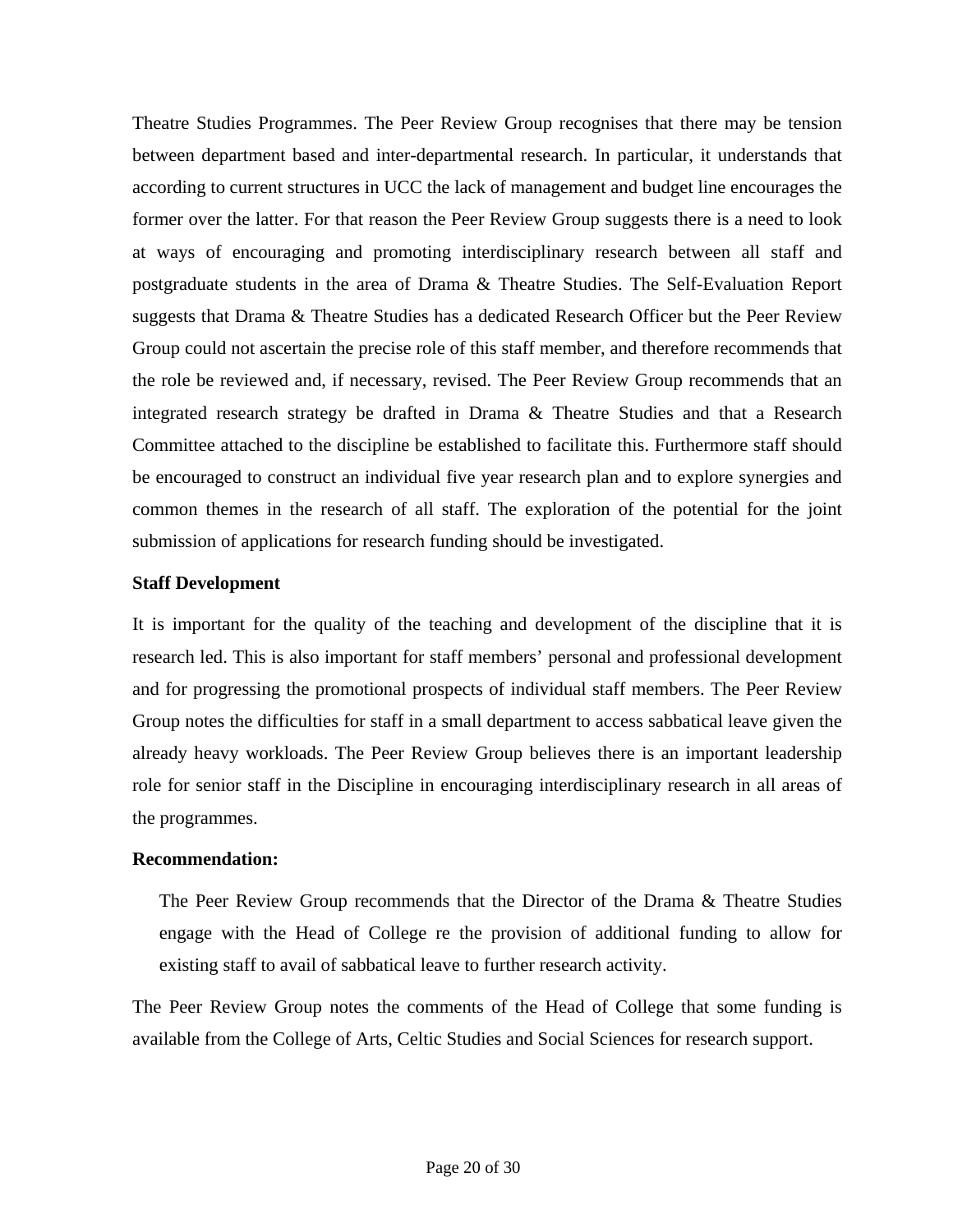#### <span id="page-20-0"></span>**Summary of Recommendations**

The Peer Review Group recommends

- That an integrated research strategy be drafted in Drama & Theatre Studies and that a Research Committee attached to the discipline be established to facilitate this; to explore synergies and common themes in the research of all staff and to explore the potential for the joint submission of applications for research funding.
- **The Peer Review Group recommends that the Director of the Drama**  $\&$  **Theatre** Studies engage with the Head of College re the provision of additional funding to allow for existing staff to avail of sabbatical leave to further research activity.

## **EXTERNAL RELATIONS AND SUPPORT SERVICES**

## **Drama & Theatre Studies Profile**

The Peer Review Group notes the high regard that the Drama & Theatre Studies Programmes is held within the local and national stakeholder group and the international reputation of certain staff members in the area of research and publication. There was a consistent acknowledgement by stakeholders of the high quality of the graduates of the programme, in their professionalism, discipline and academic achievement. Drama & Theatre Studies has established strong links both locally and nationally with theatre companies and drama groups and there is recognition of the quality of the programme being delivered.

#### **Support Services – Library**

The Peer Review Group found the library facilities were excellent and wishes to encourage greater use of this resource. The Peer Review Group encourages the exploration of ways to develop greater use of the library and specialist librarians by students. This might be facilitated by greater coordination between teaching and library staff - the Self-Evaluation Report makes reference to a library representative but again clarity regarding the exact nature of that role needs to be defined.

Students on the Drama & Theatre Studies Programmes currently enjoy strong support from the subject librarian and from the number of staff currently available to provide support and assistance on the library floor.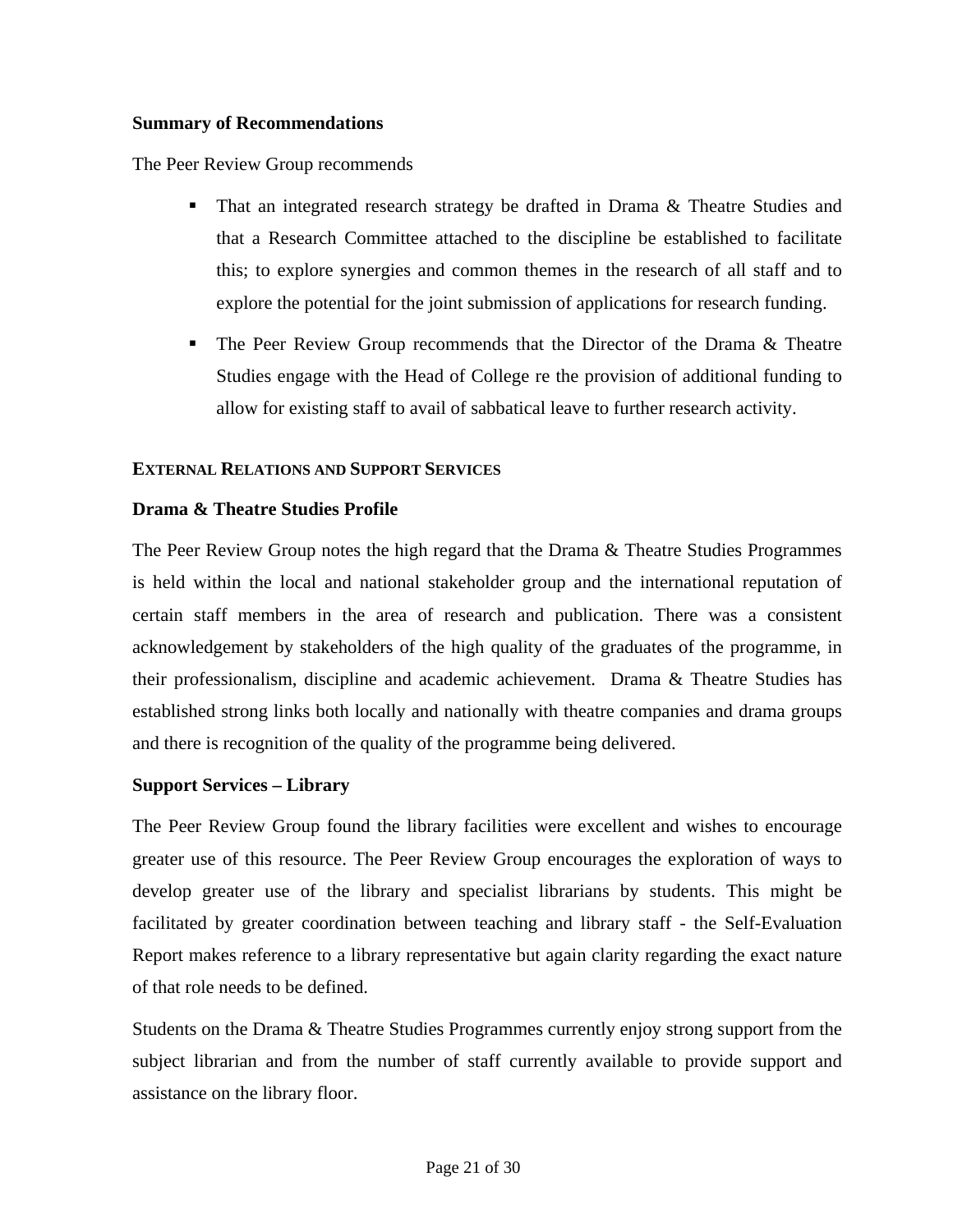#### <span id="page-21-0"></span>**RECOMMENDATIONS FOR IMPROVEMENT**

#### **SUMMARY OF RECOMMENDATIONS**

The Peer Review Group would like to summarise the detailed recommendations in this report as follows:

#### **Governance**

- It is recognised by the Peer Review Group and Drama & Theatre Studies that this is a transitional time in the Discipline's development where the informal structures are under strain and Drama & Theatre Studies needs to move to more formalised structures. The opportunity exists under restructuring to suggest new structures.
- There needs to be a suitable academic synergy between Drama & Theatre Studies and future partners.
- A five year plan needs to be constructed incorporating specific preferences regarding the alignment of Drama & Theatre Studies with other departments.
- The management committee should make recommendations to the Board of Studies regarding proposals for the strategic development of Drama & Theatre Studies. Once the position of Drama & Theatre Studies within the new structures has been consolidated, the new Drama & Theatre Studies Board of Studies should begin by establishing clear terms of reference.

#### **Teaching and Learning**

- The Peer Review Group recognises a need to address issues around the tension that staff experience in terms of their own career advancement, specifically in terms of balancing research, teaching and professional responsibilities.
- The Peer Review Group considers that feedback on assignments and performances needs to be more structured. Specific protocols need to be developed and formalised.
- Access to specialist spaces needs to be extended to facilitate teaching and learning agendas in Drama & Theatre Studies.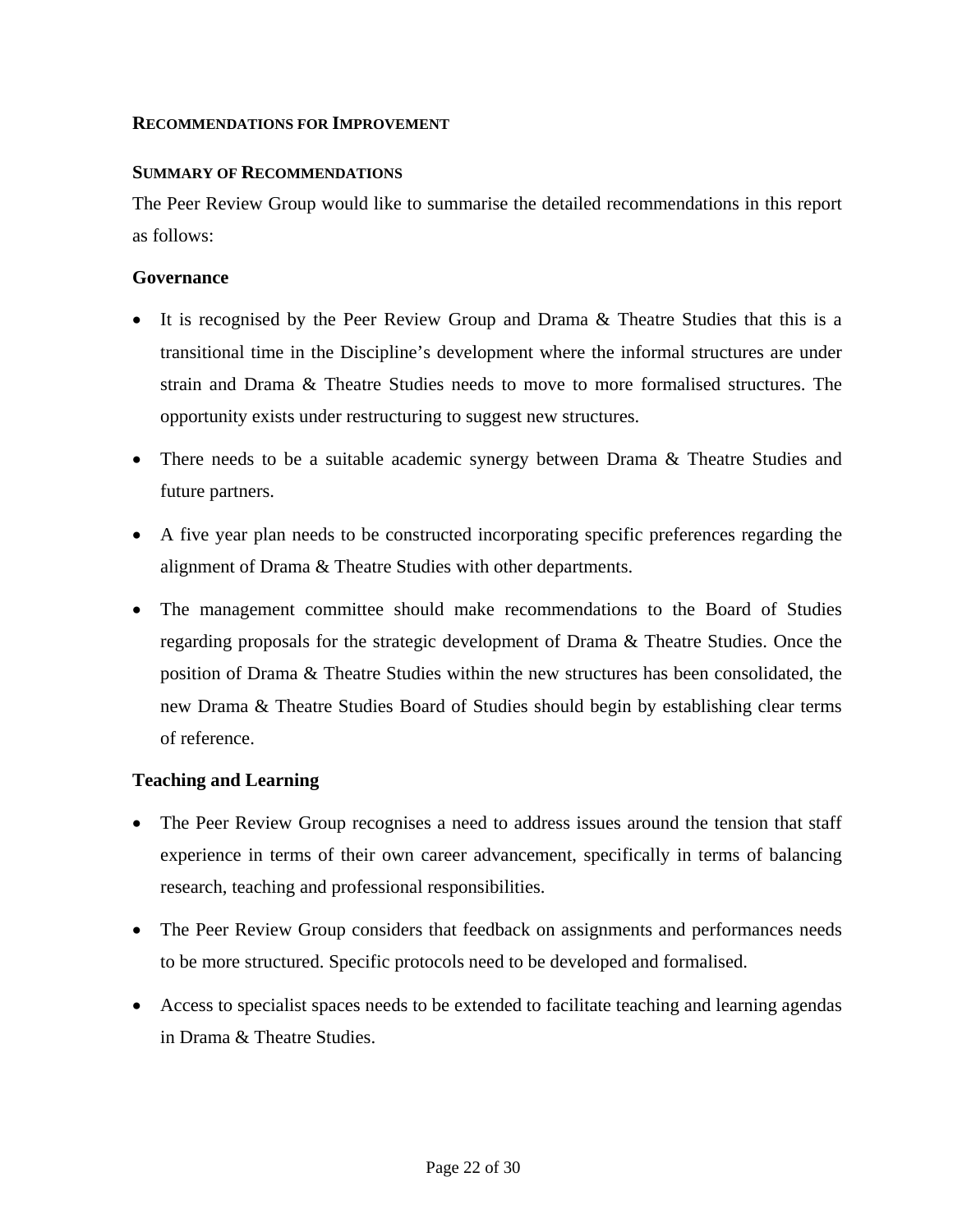- <span id="page-22-0"></span>• The placement is a very valuable addition to the course; however, a designated placement co-ordinator to prepare students and supervisors is necessary for optimum results.
- The location of the placement in the Easter period is advised by Peer Review Group.

## **Curriculum Development**

- The Peer Review Group suggests that the more technical and administrative areas of the course need to be further developed.
- The Peer Review Group recommends that the issues which emerged from discussions with students around weightings need to be addressed as inconsistencies between workloads for 10 and 5 level credit weightings were evident.
- An issue arose around induction and a need was identified for designated staff contact for induction which the Peer Review Group would endorse.

## **Research and Scholarly Activity**

- The Peer Review Group recommends that connections between Drama & Theatre Studies and the VP for Research be extended. The Peer Review Group considers the interdisciplinary nature of Drama & Theatre Studies is a real strength in terms of supporting cross-disciplinary research, an area that is ripe for development in the current University research climate. The Peer Review Group recommends that Drama & Theatre Studies should take an active role in the development of new models of clustered research thereby, building on the existing connections.
- The Peer Review Group recommends that a research officer be appointed with a clear remit to further promote and progress the research agenda, including the 4<sup>th</sup> level agenda and to increase the number of PhD students.
- *Perforum* should be further developed as it was seen by all as a real strength, facilitating good contact between students and a wide network of professional practitioners. *Perforum* was identified as a unique contribution that Drama & Theatre Studies makes to the broader cultural life of Cork and anchors it within this context.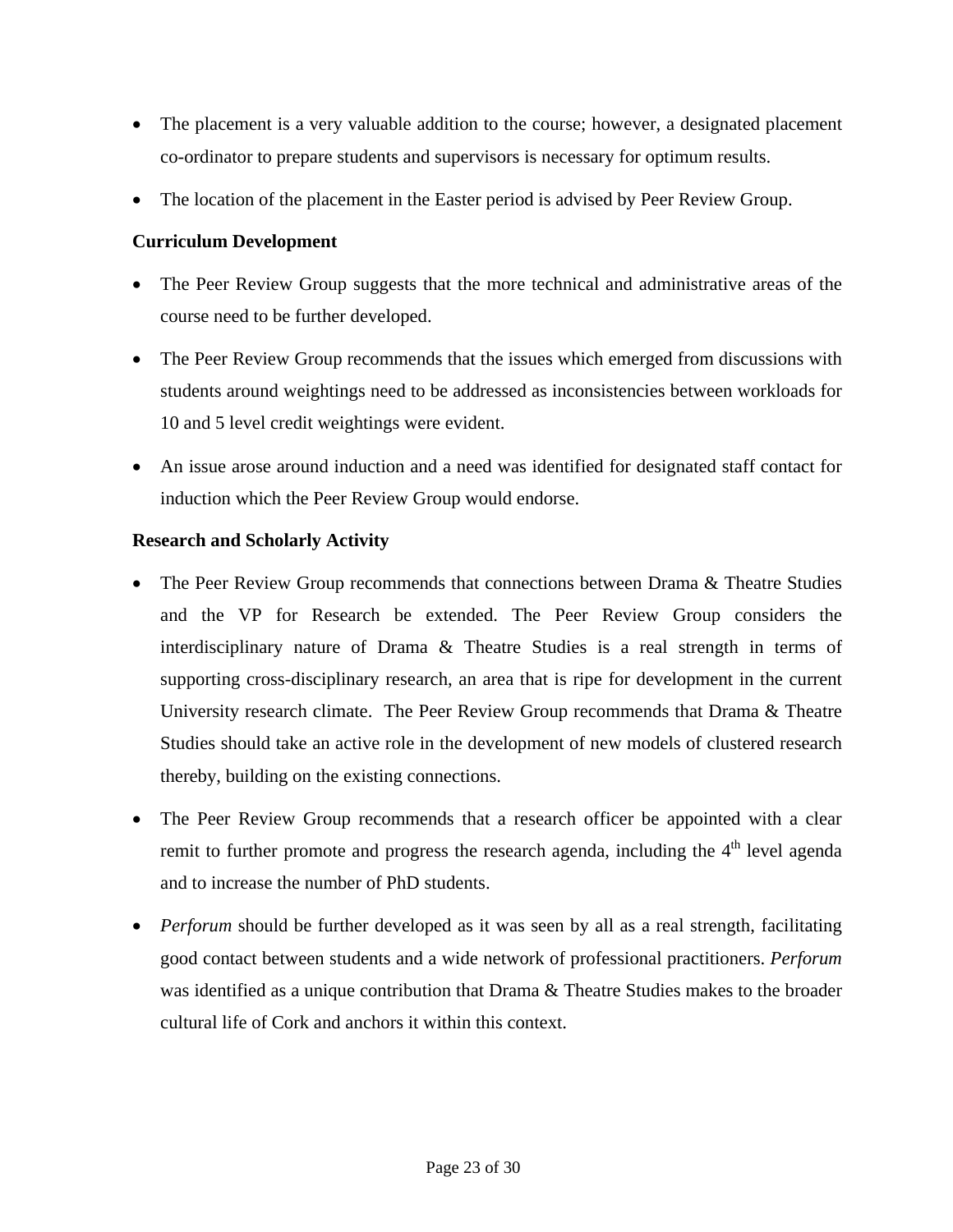## <span id="page-23-0"></span>**Staff Development**

- The Peer Review Group recognises a need to provide greater opportunities for sabbatical/research leave to pursue research agenda/s.
- Each member of staff should be supported to construct a five year research plan.

#### **Services**

There is a clear need for more formalised support structures within Drama & Theatre Studies for students including:

- Placement coordination and support, including preparing the students in advance.
- Induction support for First Year students, particularly mature students on the BA and MA courses.
- There is a need for specific roles and responsibilities of staff to be established, including year co-ordinators and research officer.
- Clear mechanisms and protocols are required for feedback on written and practical work and for maintaining ongoing communication with students.

## **Staffing**

- There is a need to redress the current over-reliance on part-time and contract staff.
- A clear succession plan is needed to ensure the ongoing growth and development of Drama & Theatre Studies.
- Additional teaching and technical staff are needed to consolidate developments and to progress Drama & Theatre Studies profile both nationally and internationally.
- A strategy regarding staff progression and the development of promotional opportunities and career paths for staff in Drama & Theatre Studies is essential.

## **Accommodation**

• Space is a major issue and the Peer Review Group endorse what is said in the Self-Evaluation Report – there is no scope for expansion without additional appropriate teaching space being made available.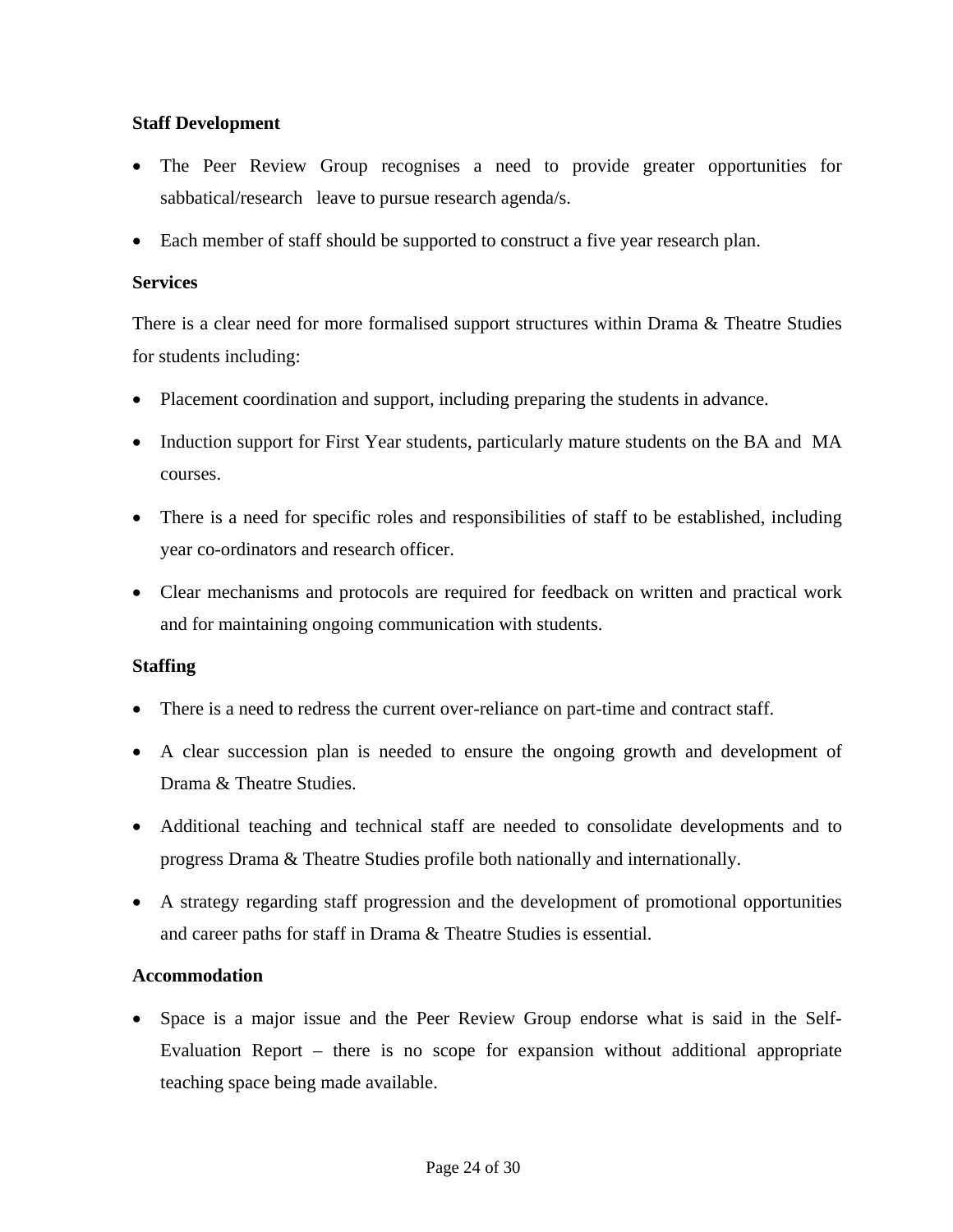- <span id="page-24-0"></span>• An immediate housing of all Drama & Theatre Studies staff within the one building is essential. This would include the teaching and administration staff.
- The tension between the demands of the timetable and the need to travel between teaching spaces should be urgently addressed.
- A purpose built accommodation would be desirable and important.

## **Communications**

- Communicating with other key areas of the university is important and Drama & Theatre Studies needs to represent its own interests better – optimally drawing on the wider resources of the university and becoming a more visible presence.
- The website needs to be upgraded and regularly maintained for optimum profile.

## **Future developments**

• There is a desire amongst staff and students to introduce a single honours undergraduate programme in Drama & Theatre Studies. This initiative is supported by the Peer Review Group and it is recommended that the University seeks to facilitate this development through appropriate resourcing of the discipline.

#### **KEY RECOMMENDATIONS FOR IMPROVEMENT**

This section gathers together the Peer Review Group comments regarding the recommendations for improvement made in the Self-Evaluation Report as well as the Peer Review Group's own recommendations for improvement.

## **Response to Recommendations made in the Self-Evaluation Report**

The Peer Review Group endorses all of the recommendations made in the Self-Evaluation Report.

#### **Key Recommendations for improvement made by the Peer Review Group**

• The Peer Review Group recommends a Chair in Drama & Theatre Studies be established. The establishment of a Chair is necessary for the strong leadership of the discipline within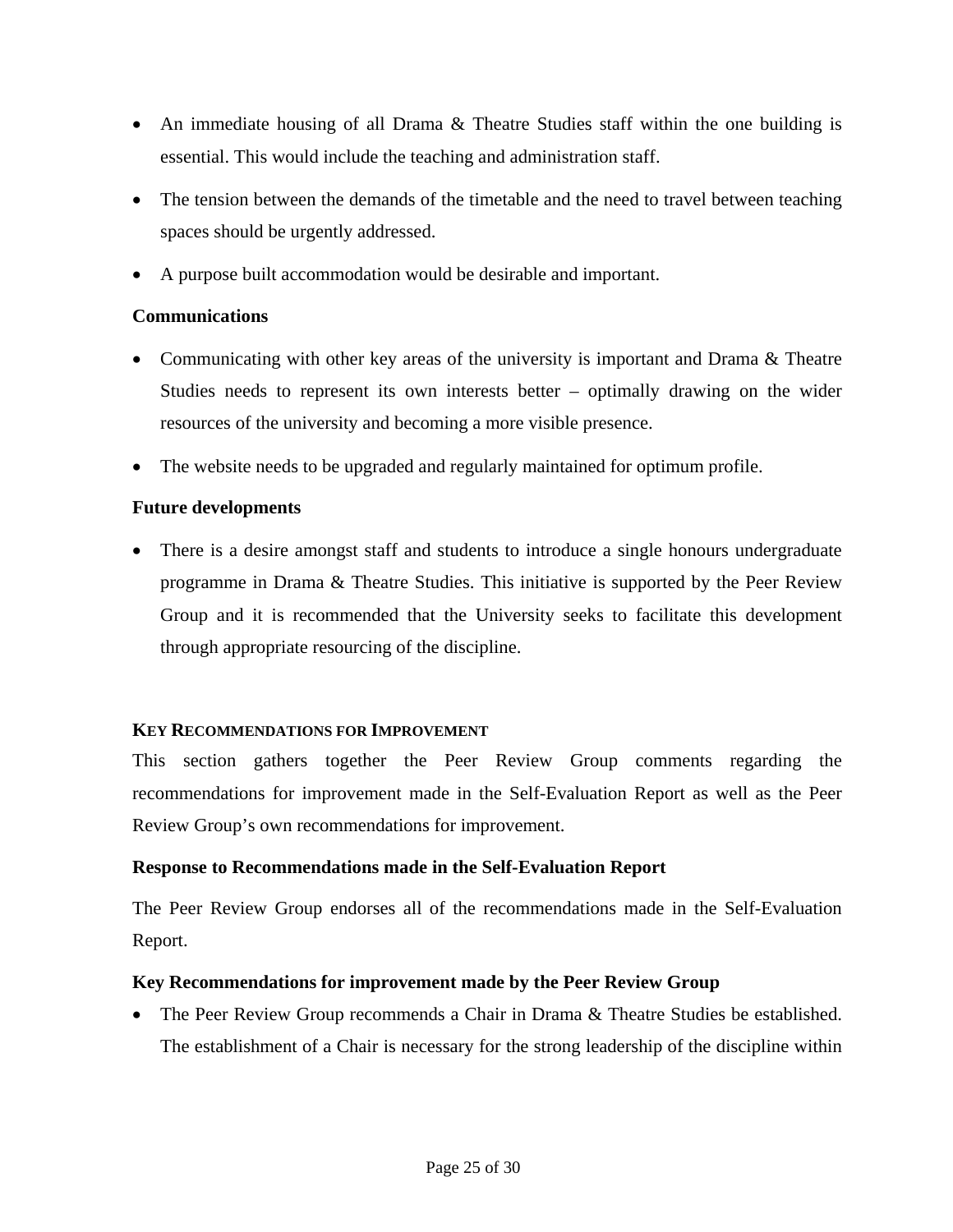a new School structure and the Chair would serve to consolidate the reputation of Drama & Theatre Studies.

- A dedicated head of unit (Peer Review Group recommends that this should be the current Director of Drama & Theatre Studies initially) should be appointed.
- The Strategic Plan should also include a recommendation that Drama & Theatre Studies proceed towards single honours but with a precondition of additional resources to be made available.
- An increase in staff of Drama & Theatre Studies is required, both as a precondition of single honours provision and to progress the  $4<sup>th</sup>$  level agenda.
- The Peer Review Group strongly recommends that Drama & Theatre Studies develop a strategic plan by the end of 2008, led by someone with appropriate leadership skills and experience such as the current Director, working with the Management committee. The Strategic Plan should include expanding Drama & Theatre Studies to support achieving the criteria for appointment of a Chair.
- The Peer Review Group suggests that the interdisciplinary basis of the taught programme may have to be reviewed and negotiated to address issues of strategic and operational management in the context of structural changes within the institution. In terms of research, there is potential for strengthening arrangements to support interdisciplinary collaborations with Drama and Theatre Studies staff.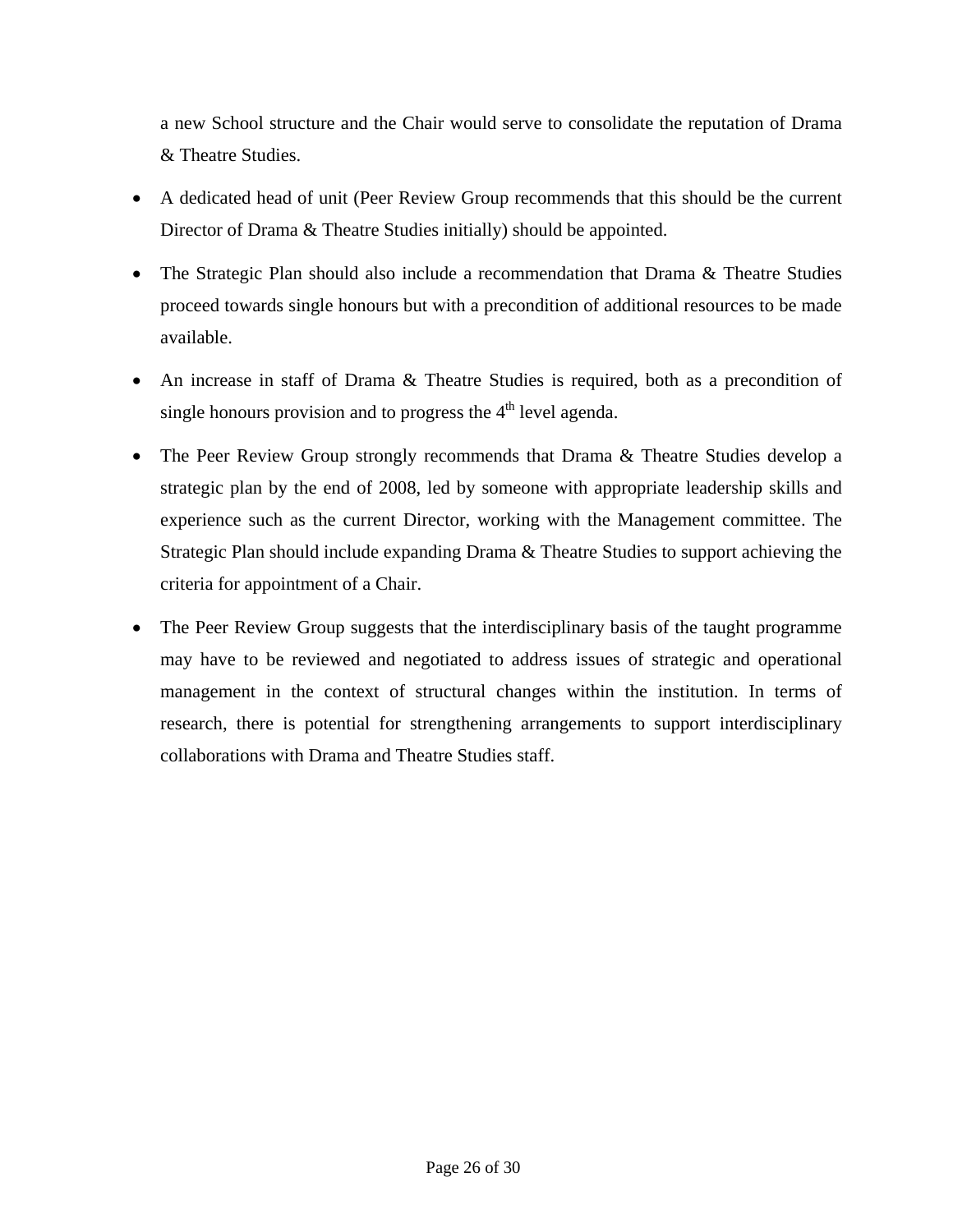#### **APPENDIX 1**

#### **PEER REVIEW GROUP SITE VISIT TIMETABLE**

## <span id="page-26-0"></span>**In Summary**

| Tuesday 20 May:   | The Peer Review Group arrives at the Kingsley Hotel for a briefing from<br>the Director of the Quality Promotion Unit, followed by a meal with<br>representatives from Drama & Theatre Studies.                                                                                    |
|-------------------|------------------------------------------------------------------------------------------------------------------------------------------------------------------------------------------------------------------------------------------------------------------------------------|
| Wednesday 21 May: | The Peer Review Group considers the Self-Evaluation Report and meet<br>with programme staff and student and stakeholder representatives. A<br>working private dinner is held that evening for the Peer Review Group.                                                               |
| Thursday 22 May:  | The Peer Review Group meets with relevant officers of UCC. An exit<br>presentation is given by the Peer Review Group to all Drama & Theatre<br>Studies staff. A working private dinner is held that evening for the Peer<br>Review Group. This is the final evening of the review. |
| Friday 23 May:    | External Peer Review Group members depart                                                                                                                                                                                                                                          |

| Tuesday 20 May 2008 |                                                                                                                                                                    |  |
|---------------------|--------------------------------------------------------------------------------------------------------------------------------------------------------------------|--|
| $16.00 - 18.00$     | Meeting of members of the Peer Review Group                                                                                                                        |  |
|                     | Briefing by Director of Quality Promotion Unit, Dr. N. Ryan.                                                                                                       |  |
|                     | Group agrees final work schedule and assignment of tasks for the following 2<br>days.                                                                              |  |
|                     | Views are exchanged and areas to be clarified or explored are identified.                                                                                          |  |
|                     | <b>Venue: Suite 1, Business Centre, Kingsley Hotel</b>                                                                                                             |  |
| 19.00               | Dinner for members of the Peer Review Group, Director of Programme and<br>representatives from the programme.                                                      |  |
|                     | Drama & Theatre Studies Representatives:                                                                                                                           |  |
|                     | Dr Franc Chamberlain<br>Ms Bernie Cronin<br>Dr Ger FitzGibbon (Director)<br>Ms Siobhan Keane-Hopcraft<br>Dr Mary Noonan<br>Dr Roisin O'Gorman<br>Dr Manfred Schewe |  |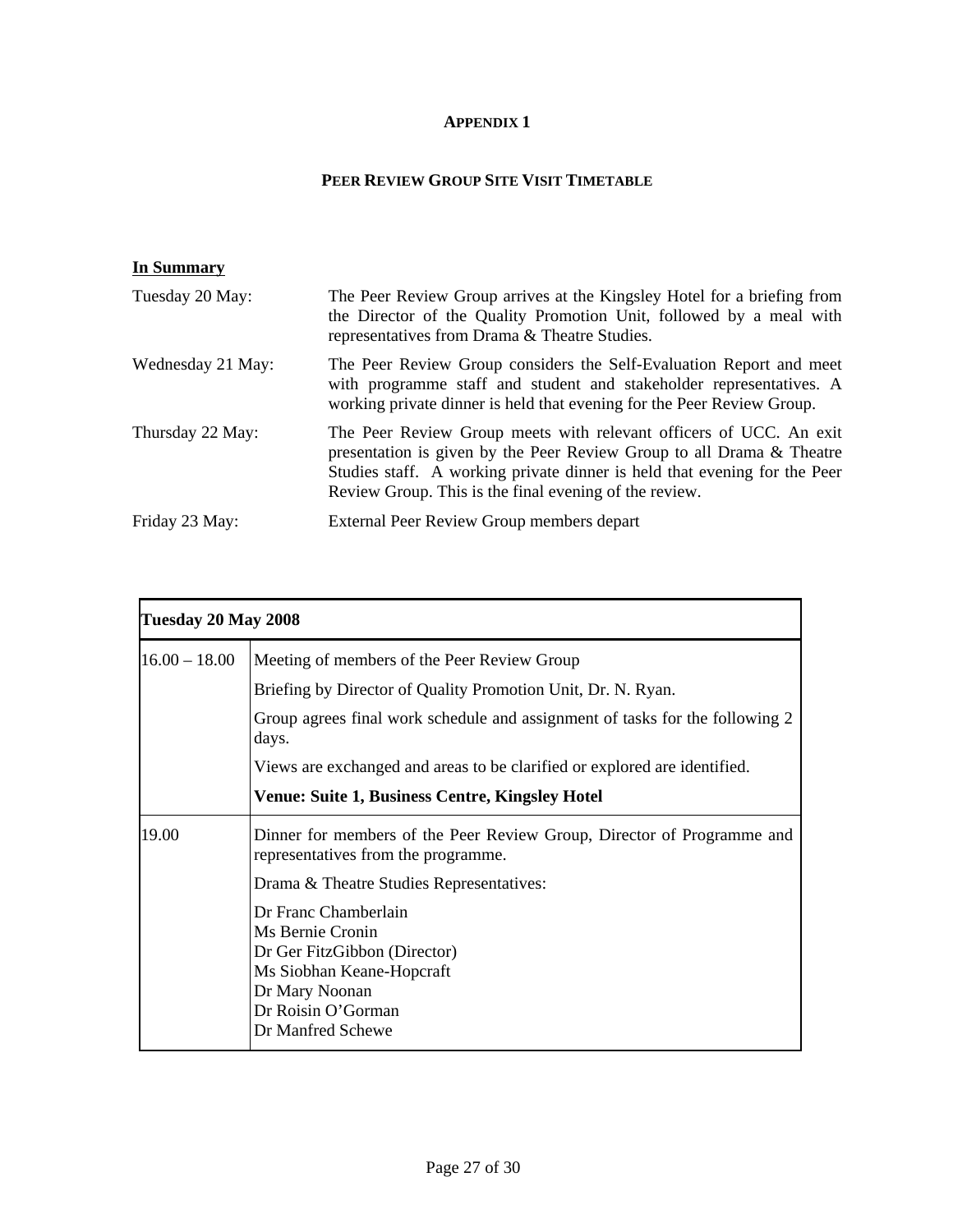| <b>Wednesday 21 May 2008</b> |                                                                                                                                                                                                                                                                                                                                                                                                                          |                                                                                                                                                                                                                                                    |
|------------------------------|--------------------------------------------------------------------------------------------------------------------------------------------------------------------------------------------------------------------------------------------------------------------------------------------------------------------------------------------------------------------------------------------------------------------------|----------------------------------------------------------------------------------------------------------------------------------------------------------------------------------------------------------------------------------------------------|
|                              |                                                                                                                                                                                                                                                                                                                                                                                                                          | <b>Venue: O'Rahilly Building, Room 201</b>                                                                                                                                                                                                         |
| $08.30 - 09.00$              |                                                                                                                                                                                                                                                                                                                                                                                                                          | Convening of Peer Review Group and consideration of Self-Evaluation Report                                                                                                                                                                         |
| $09.00 - 09.30$              | Dr. Ger FitzGibbon, Director, Board of Studies, Drama & Theatre Studies<br>Programmes                                                                                                                                                                                                                                                                                                                                    |                                                                                                                                                                                                                                                    |
| $09.30 - 10.30$              | Meeting with the teaching staff and Board members of Drama & Theatre<br><b>Studies</b><br>Dr. Stephen Boyd<br>Ms Ann Callaghan<br>Dr Franc Chamberlain<br>Ms Bernie Cronin<br>Dr Ger FitzGibbon (Director)Dr Gert Hofmann<br>Ms Siobhan Keane-Hopcraft Dr Carmel McCallum<br>Dr Chris Morris<br>Dr Mary Noonan<br>Dr Roisin O'Gorman<br>Dr Manfred Schewe<br>Dr Ber Sweeney                                              |                                                                                                                                                                                                                                                    |
| $10.30 - 10.45$              | Tea/coffee                                                                                                                                                                                                                                                                                                                                                                                                               |                                                                                                                                                                                                                                                    |
| $10.45 - 12.00$              | Private Meetings with Teaching Staff<br><b>Peer Review Group Members:</b><br>D. Rabey, C. Halton, O. McBride<br>10.45 Dr Ber Sweeney<br>11.00 Dr Franc Chamberlain<br>11.15 Dr Roisin O'Gorman<br>11.30 Ms Siobhan Keane-Hopcraft<br>11.45 Ms Bernie Cronin<br><b>Venue: O'Rahilly Building, Room</b><br>201                                                                                                             | Private Meetings with Board Members<br>Peer Review Group Members:<br>C. McSweeney & C. Upton<br>10.45 Dr Manfred Schewe<br>11.00 Dr Mary Noonan<br>11.15 Dr Gert Hofmann<br>11.30 Dr Carmel McCallum<br><b>Venue: O'Rahilly Building, Room 244</b> |
| $12.00 - 13.00$              | Working private lunch for members of Peer Review Group                                                                                                                                                                                                                                                                                                                                                                   |                                                                                                                                                                                                                                                    |
| $13.00 - 15.00$              | Visit to core facilities, escorted by Dr. Ger FitzGibbon, Director, Board of<br>Studies, and Dr Franc Chamberlain.<br>Meet at Granary Theatre - Foyer<br>1.<br>2.<br>Visit Sheares House (staff office)<br>3.<br>Muskerry Villas (staff and Drama & Theatre Studies admin offices)<br>DramaLab (S4), Conn B teaching room & storage facilities.<br>4.<br>Room J1 (or similar)<br>5.<br>Granary Theatre and Studio.<br>6. |                                                                                                                                                                                                                                                    |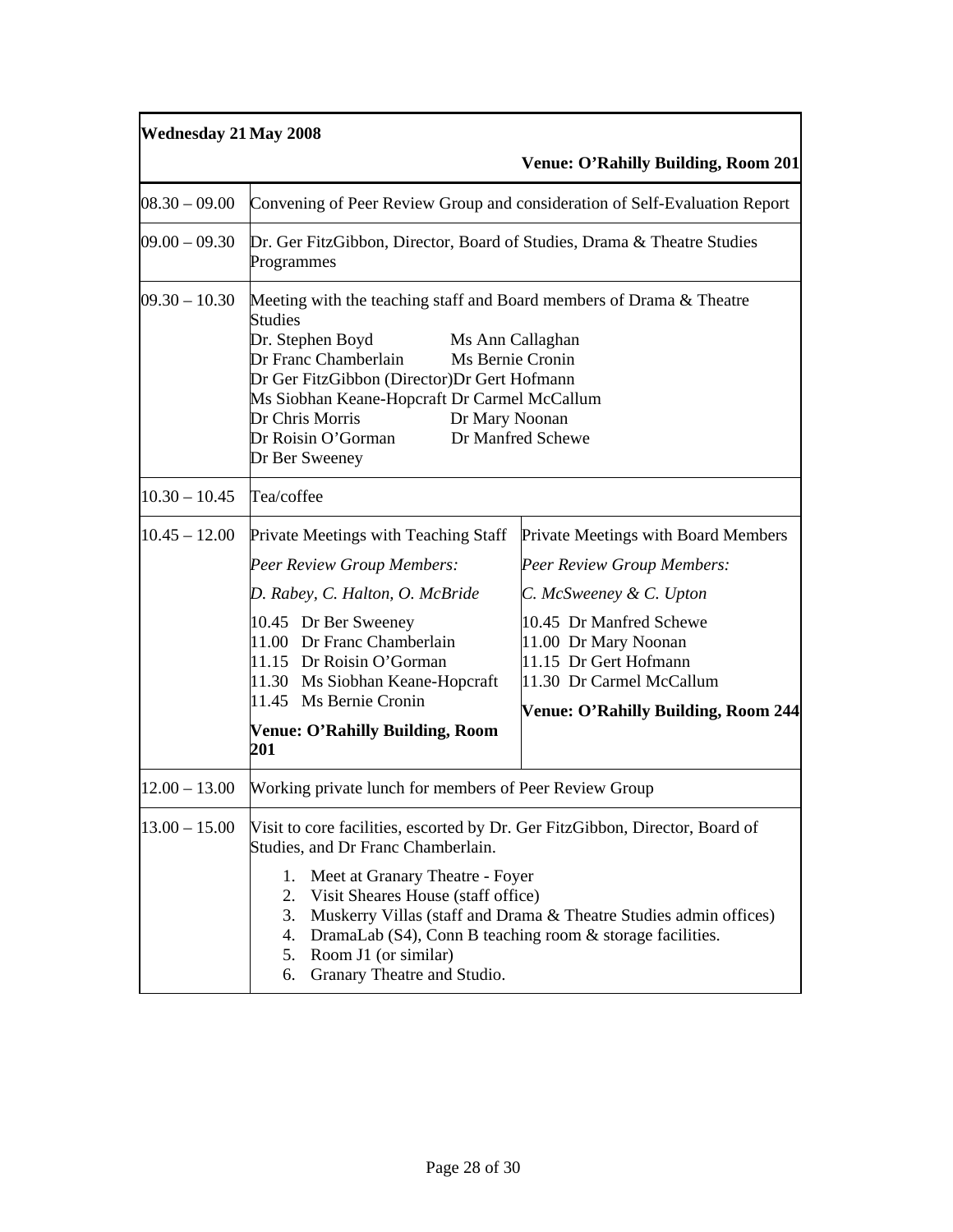| $15.00 - 15.30$ | Representatives of 1 <sup>st</sup> Year BA Students                                               |
|-----------------|---------------------------------------------------------------------------------------------------|
|                 |                                                                                                   |
|                 | Aoife Clarke                                                                                      |
|                 | Donna Keeney                                                                                      |
|                 | Maeve Bolger                                                                                      |
|                 | Sean Creagh<br>Annette O'Shea                                                                     |
|                 | Mark O'Sullivan                                                                                   |
|                 |                                                                                                   |
| $15.30 - 16.00$ | Tea/coffee break                                                                                  |
| $16.00 - 16.30$ | Representatives of 2 <sup>nd</sup> and 3 <sup>rd</sup> Year BA Students                           |
|                 | Annie Hoey $(2^{nd}$ Year)                                                                        |
|                 | Mary Ronayne-Keane (2 <sup>nd</sup> Year)                                                         |
|                 | Emma Nash $(3^{rd}$ Year)                                                                         |
|                 | Amy O'Connell $(3rd Year)$                                                                        |
|                 | Laura Wyatt $(3rd$ Year)                                                                          |
| $16.30 - 17.00$ | Representatives of Graduate Students                                                              |
|                 | Fiona Brennan (PhD)                                                                               |
|                 | Aoife Cahill (MA)                                                                                 |
|                 | Sile Penkert (MA)                                                                                 |
|                 | Irene Kelleher (MA)                                                                               |
|                 | Billy Kennedy (MA)                                                                                |
| $17.00 - 18.30$ | Representatives of recent graduates, employers and stakeholders                                   |
|                 | Ms. Ann Barry, Cork School of Music, Graduate and Drama teacher                                   |
|                 | Mr Tony McCleane-Fay, Artistic Director, Granary Theatre                                          |
|                 | Ms. Emelie Fitzgibbon, Graffiti Theatre, Employer/Stakeholder                                     |
|                 | Ms. Julie Kelleher, Meridian Theatre Company, Cork, Graduate and Theatre                          |
|                 | Administrator                                                                                     |
|                 | Ms. Maeve Lewis, Granary Theatre Administrator, Stakeholder                                       |
|                 | Ms. Kate McCarthy, Drama Department, Waterford Institute of Technology,                           |
|                 | Graduate and Drama lecturer<br>Ms. Ide McSweeney, Masters Graduate of Drama & Theatre Studies and |
|                 | freelance Drama Teacher                                                                           |
|                 | Ms. Oonagh Montague, Corcadorca, Cork, Employer and Theatre                                       |
|                 | Administrator                                                                                     |
|                 | Ms. Mairin Prendergast, Stakeholder, Graduate, Actress and Drama teacher                          |
|                 | Ms. Marion Wyatt, Theatre Programme, Coláiste Stiofáin Naofa, Graduate,                           |
|                 | Director and Employer.                                                                            |
|                 | Venue: Staff Common Room, North Wing, Main Quadrangle                                             |
| 19.00           | Meeting of Peer Review Group to identify remaining aspects to be clarified and                    |
|                 | to finalise tasks for the following day, followed by a working private dinner.                    |
|                 |                                                                                                   |
|                 |                                                                                                   |